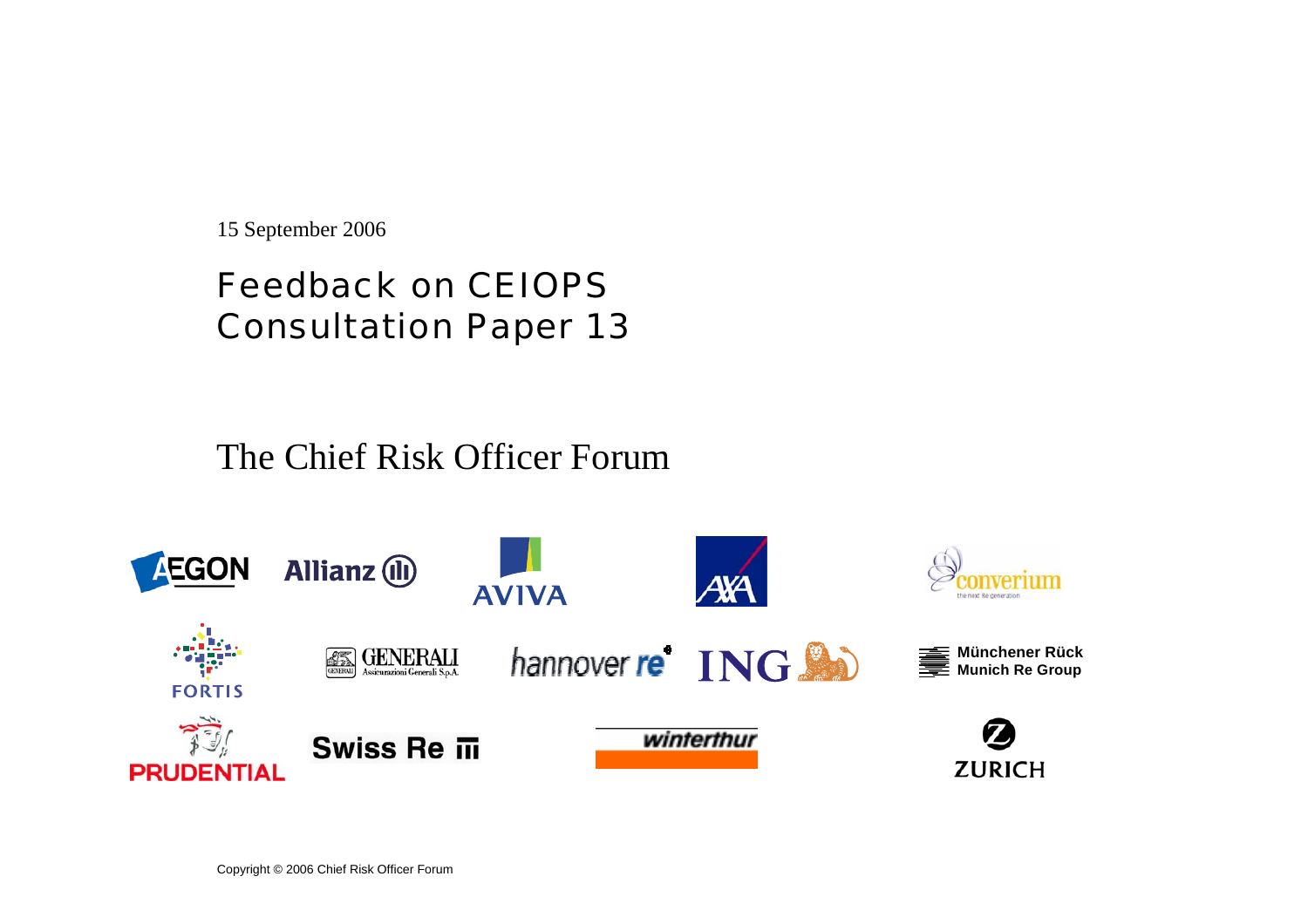### Contents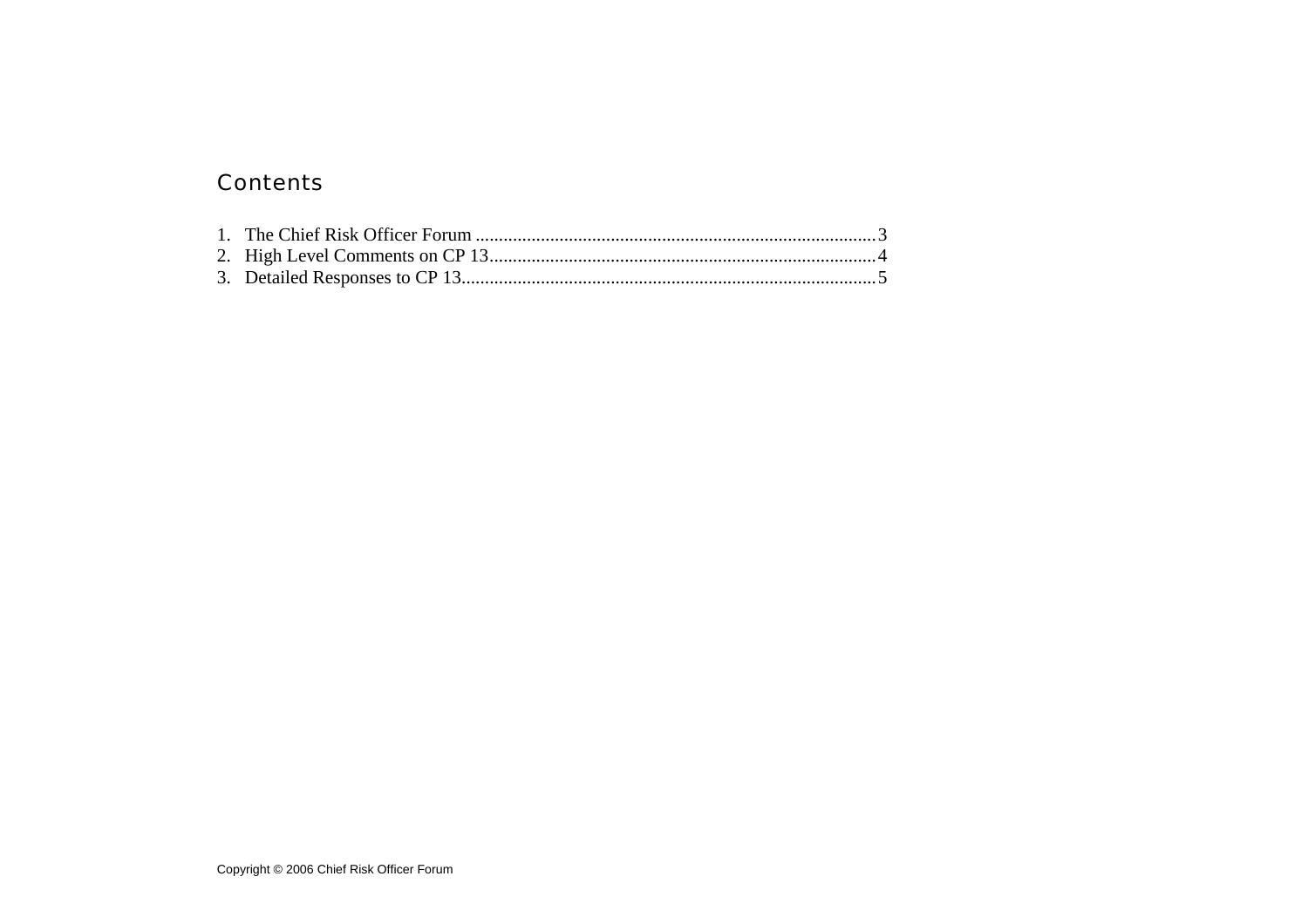#### 1. The Chief Risk Officer Forum

The Chief Risk Officer Forum ('CRO Forum') comprises risk officers of the major European insurance companies and financial conglomerates, and was formed to address the key relevant risk issues. It is a technical group focused on developing and promoting industry best practices in risk management. The membership comprises:

| Aegon NV         | Allianz AG                       |
|------------------|----------------------------------|
| Aviva PLC        | <b>AXA Group</b>                 |
| Converium        | Fortis                           |
| Generali         | Hannover Re                      |
| <b>ING Group</b> | Munich Re                        |
| Prudential PLC   | Swiss Re                         |
| Winterthur       | <b>Zurich Financial Services</b> |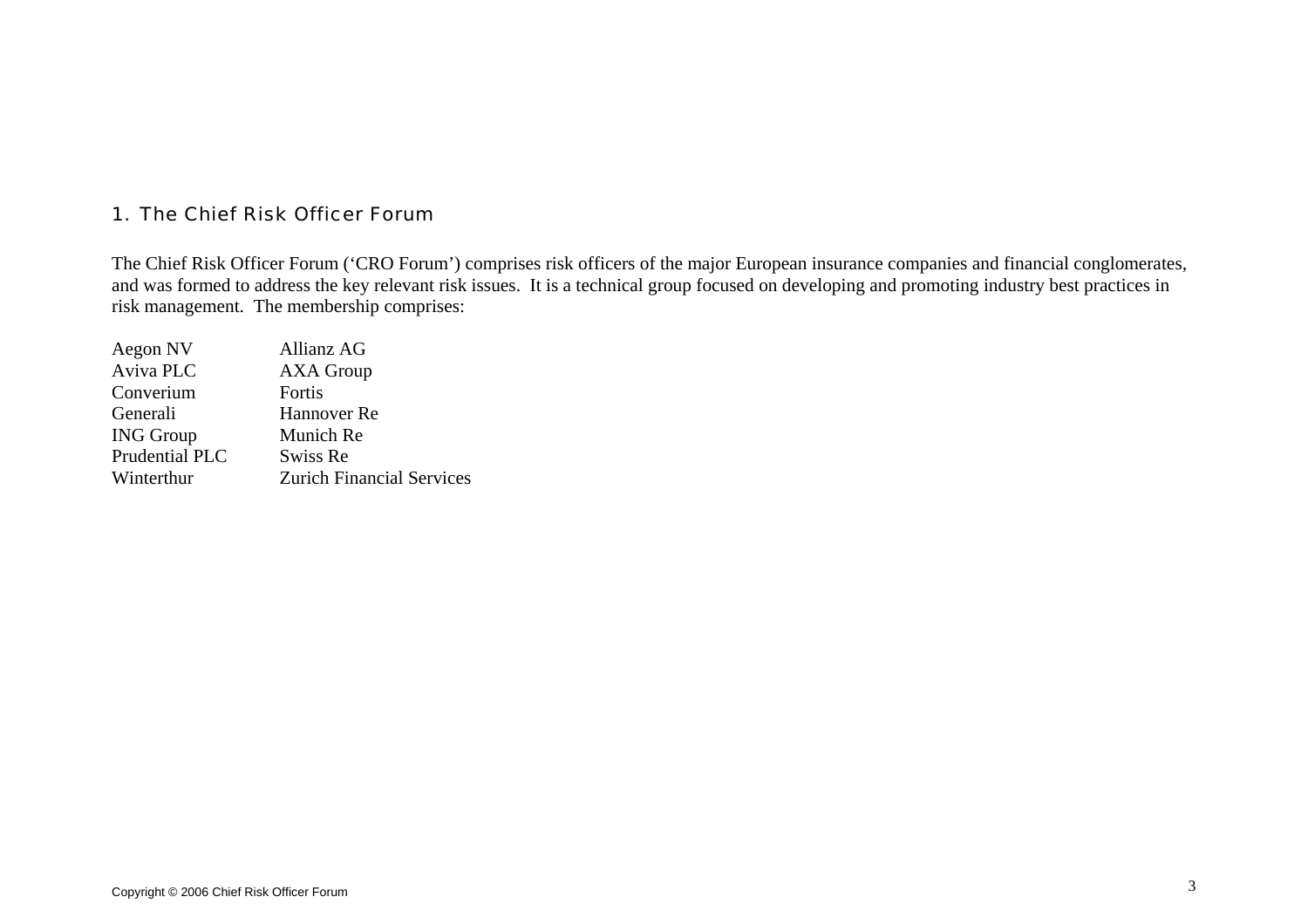#### 2. High Level Comments on CP 13

- We (like CEA) agree that effective internal risk management, supported by risk based capital, is the most effective means of ensuring policyholder protection. This will involve not only the use of possible capital "add ons" under Pillar II but also the use of internal models as a substitute for the standard capital model under Pillar I.
- Pillar II should provide a means of capturing risks not adequately dealt with in Pillar I; it should not seek to replicate Pillar I.
- •Whilst we would support a lot of what is proposed within CP 13 at a high level, determining what the proposed concepts mean in practice will be key. It is very important that there is proportionality in terms of the use of supervisory powers and the ladder of intervention and the degree of evidence sought to support internal risk and capital assessments. To this end, the exercise of supervisory powers should be defined and transparent.
- We consider that some form of expert standing body should be established to be able to provide a more dynamic approach to the setting of benchmark standards as industry practice evolves. The CRO Forum has already issued a number of papers on issues such as risk mitigation and internal model benchmarks and believes that industry participation in such expert panels should be part of the future supervisory regime.
- We note that CP 13 has been written in terms of solo supervision and will need adaptation for groups. Our response on group supervision will be provided in our response to CP 14.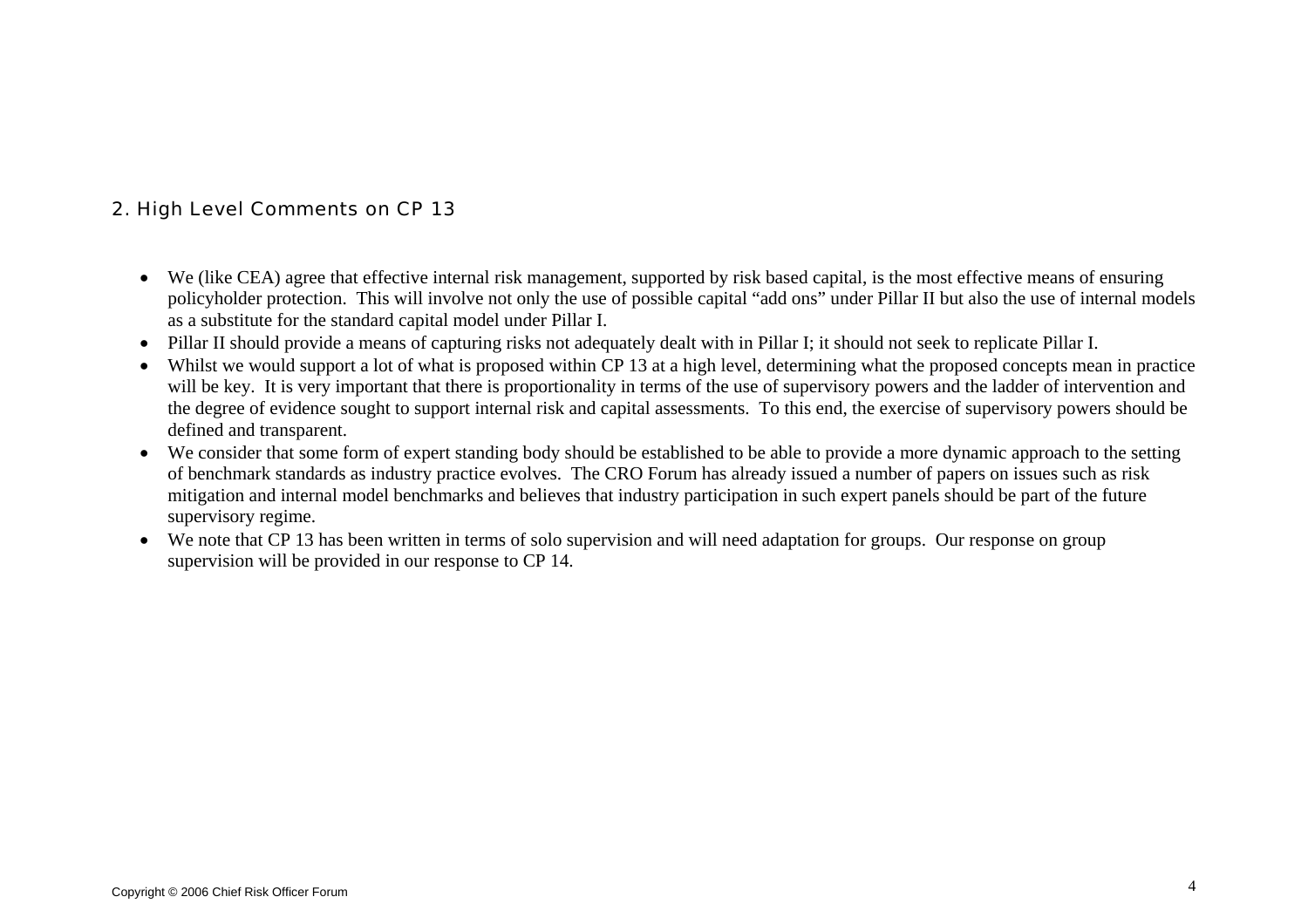## 3. Detailed Responses to CP 13

| Para. | <b>CEIOPS Draft Advice</b>                                                                                                                                                                                                                                                                                                                                                                                                                                                                                                                                                                                                                                                                                                                                                                                                                                                                                                                                                         | <b>CEA Comments</b>                                                                                                                                                                                                                                                                                                                                                                                                                                                                                                              | <b>CRO Forum Position</b>                                                                                                                                                                                                                                                                                                                                                                                                                                                                   |
|-------|------------------------------------------------------------------------------------------------------------------------------------------------------------------------------------------------------------------------------------------------------------------------------------------------------------------------------------------------------------------------------------------------------------------------------------------------------------------------------------------------------------------------------------------------------------------------------------------------------------------------------------------------------------------------------------------------------------------------------------------------------------------------------------------------------------------------------------------------------------------------------------------------------------------------------------------------------------------------------------|----------------------------------------------------------------------------------------------------------------------------------------------------------------------------------------------------------------------------------------------------------------------------------------------------------------------------------------------------------------------------------------------------------------------------------------------------------------------------------------------------------------------------------|---------------------------------------------------------------------------------------------------------------------------------------------------------------------------------------------------------------------------------------------------------------------------------------------------------------------------------------------------------------------------------------------------------------------------------------------------------------------------------------------|
|       | <b>INSURANCE UNDERTAKINGS' INTERNAL</b><br>RISK CAPITAL ASSESSMENT (IRCA)<br><b>REQUIREMENTS</b>                                                                                                                                                                                                                                                                                                                                                                                                                                                                                                                                                                                                                                                                                                                                                                                                                                                                                   |                                                                                                                                                                                                                                                                                                                                                                                                                                                                                                                                  |                                                                                                                                                                                                                                                                                                                                                                                                                                                                                             |
| 19    | As an integral part of the overall business strategy,<br>insurance undertakings are required to have in<br>place their own strategies for solvency capital and<br>all material risks to which they are exposed (such<br>as underwriting, credit, market, liquidity and<br>operational risks), as well as an appropriate policy<br>for the use of risk mitigation and transfer<br>arrangements (e.g. reinsurance, derivatives) that<br>together manage and address overall solvency.<br>Insurance undertakings are required to have in<br>place internal control mechanisms and processes<br>that allow quantitative and qualitative<br>measurement of each risk identified, including<br>probability and impact on the risk profile of the<br>insurance undertaking and the amount and quality<br>of eligible capital which is relevant to the<br>achievement of the undertakings' own goals. The<br>IRCA shall be taken into account in the<br>undertakings' strategic decisions. | The CEA agrees that effective internal<br>risk management using risk based<br>capital is the most effective way of<br>policyholder<br>ensuring<br>protection.<br>However, in order to avoid placing<br>unnecessary burdens on companies<br>requirements<br>need<br>to<br>be<br>any<br>proportionate and have regard for the<br>materiality of the risks. For example,<br>companies may qualitatively identify a<br>large number of potential<br>risk<br>exposures but the quantitative focus<br>should be on the material risks. | We agree with the CEA's comments.<br>An aspect which is not included<br>within CP 13 relates to getting the<br>balance right in practice in terms of<br>the degree of evidence that the<br>regulators will require for internal<br>model validation. There needs to be a<br>means of ensuring proportionality by<br>the supervisors and some form of<br>standing "expert" body which allow a<br>more dynamic approach to setting of<br>benchmark standards as industry<br>practice evolves. |
| 20    | Similar to article 123 of the CRD but considering                                                                                                                                                                                                                                                                                                                                                                                                                                                                                                                                                                                                                                                                                                                                                                                                                                                                                                                                  | The objectives and requirements of the $\vert$ We agree with the CEA's comments.                                                                                                                                                                                                                                                                                                                                                                                                                                                 |                                                                                                                                                                                                                                                                                                                                                                                                                                                                                             |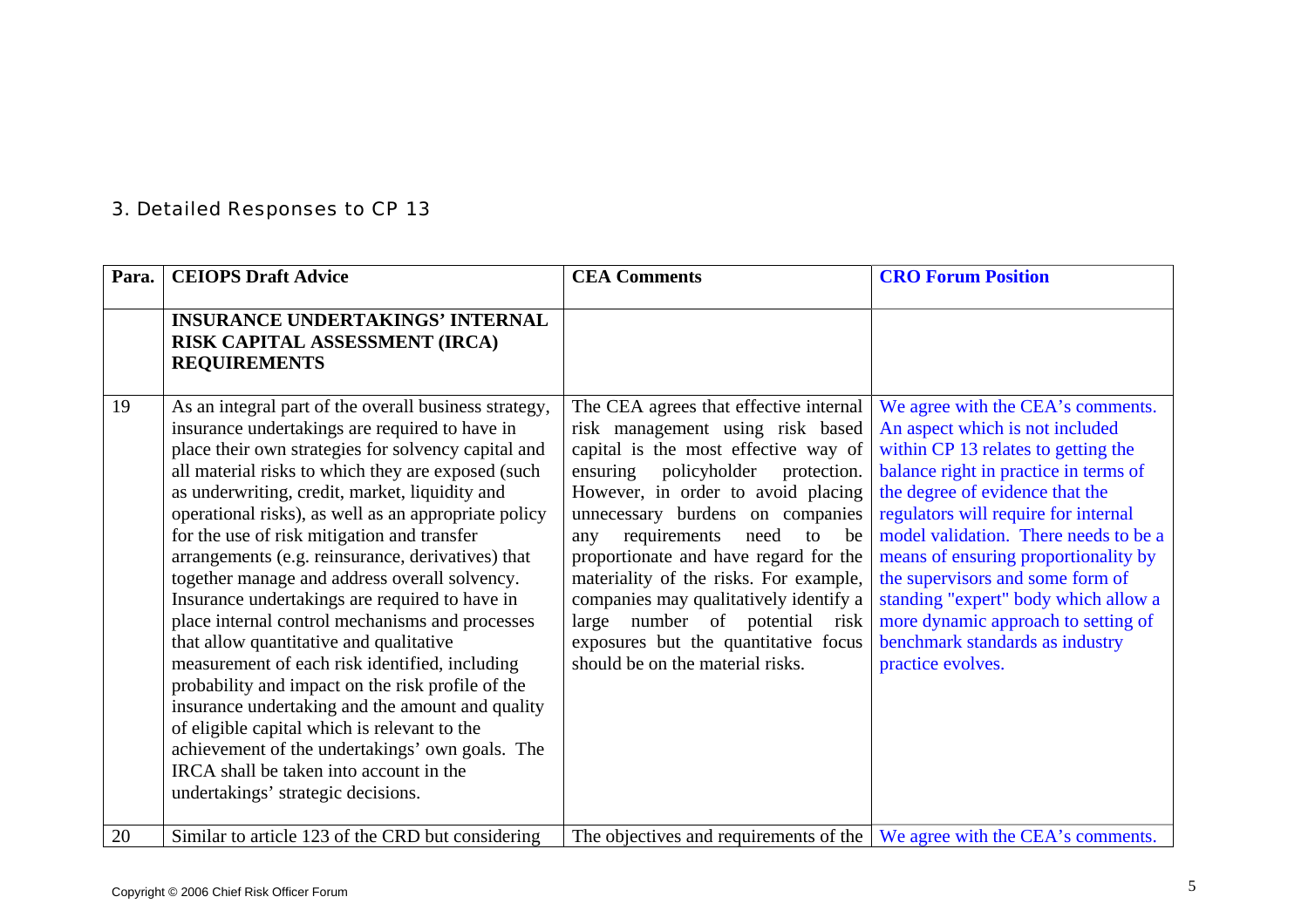| Para. | <b>CEIOPS Draft Advice</b>                                                            | <b>CEA Comments</b>                                                        | <b>CRO Forum Position</b> |
|-------|---------------------------------------------------------------------------------------|----------------------------------------------------------------------------|---------------------------|
|       |                                                                                       |                                                                            |                           |
|       | the characteristics of the Solvency II approach as                                    | solvency capital analysis are not clear                                    |                           |
|       | opposed to the Basel II approach, CEIOPS expects                                      | and needs to be clarified. In particular,                                  |                           |
|       | insurers to provide as part of the Pillar II process                                  | it is not clear in the case where a                                        |                           |
|       | the SCR calculation result and two further                                            | company uses an internal model                                             |                           |
|       | analyses:                                                                             | whether it would be required to                                            |                           |
|       | a policy on solvency capita - which is an                                             | compare its capital assessment with<br>the SCR produced using the standard |                           |
|       | analysis of how the business plans affect<br>the way in which the insurer will ensure | approach. The CEA view is that where                                       |                           |
|       | that regulatory requirements are met and                                              | an undertaking uses an approved                                            |                           |
|       | will continue to be met over the time                                                 | internal model for the computation of                                      |                           |
|       | horizon determined for the calculation of                                             | its SCR, it should not be required to                                      |                           |
|       | the regulatory SCR. An insurance                                                      | analyse the difference in capital                                          |                           |
|       | undertaking shall immediately inform its                                              | amounts produced by this model and                                         |                           |
|       | supervisory authority if the SCR or MCR is                                            | that using the standard approach.                                          |                           |
|       | breached or if the undertaking realised that                                          | Doing so would be unnecessarily                                            |                           |
|       | they may be breached; and                                                             | burdensome as by definition, the                                           |                           |
|       | an analysis of the differences between the                                            | internal model has been assessed as                                        |                           |
|       | capital amount which the insurer considers                                            | being more appropriate than the                                            |                           |
|       | necessary for its business needs and the                                              | standard approach.                                                         |                           |
|       | capital amount which the standard formula                                             |                                                                            |                           |
|       | generates; an insurance undertaking that                                              | As far as possible, analyses should use                                    |                           |
|       | uses an internal model for the computation                                            | companies' existing internal analyses                                      |                           |
|       | of the SCR may use a risk measure and                                                 | and formats for presenting data.                                           |                           |
|       | calibration different from the SCR standard                                           |                                                                            |                           |
|       | risk measure and calibration. In this case,                                           | The supervisor should therefore focus                                      |                           |
|       | this comparison shall be performed                                                    | on the internal model's results when                                       |                           |
|       | together with the recalibration that                                                  | assessing the adequacy of<br>the                                           |                           |
|       | transforms the internal risk numbers into                                             | undertaking's capital resources.                                           |                           |
|       | the SCR risk measure and calibration.                                                 |                                                                            |                           |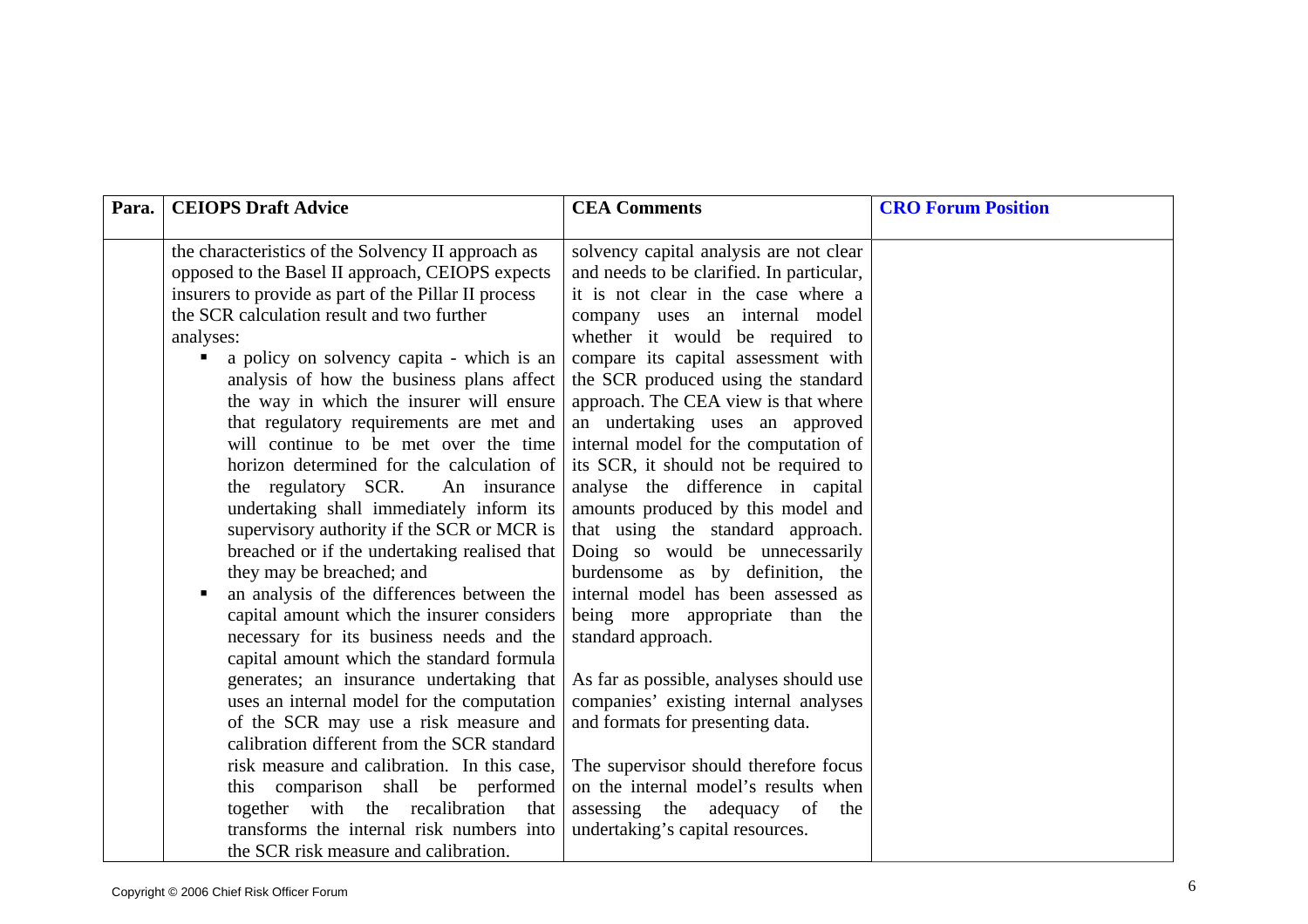| Para. | <b>CEIOPS Draft Advice</b>                                                                                                                                                                                                                                        | <b>CEA Comments</b>                                                                                                                                                                                                                                                                                                                                                                                                                                                                                                                                                                | <b>CRO Forum Position</b>                                                                                                                                                                                                                                                                                                                              |
|-------|-------------------------------------------------------------------------------------------------------------------------------------------------------------------------------------------------------------------------------------------------------------------|------------------------------------------------------------------------------------------------------------------------------------------------------------------------------------------------------------------------------------------------------------------------------------------------------------------------------------------------------------------------------------------------------------------------------------------------------------------------------------------------------------------------------------------------------------------------------------|--------------------------------------------------------------------------------------------------------------------------------------------------------------------------------------------------------------------------------------------------------------------------------------------------------------------------------------------------------|
|       |                                                                                                                                                                                                                                                                   |                                                                                                                                                                                                                                                                                                                                                                                                                                                                                                                                                                                    |                                                                                                                                                                                                                                                                                                                                                        |
| 21    | CEIOPS expects insurers' IRCA to be forward-<br>looking. Insurers should develop stress tests, or<br>business continuity analysis or dynamic financial<br>analysis in order to assess if the regulatory<br>solvency requirements are met on a permanent<br>basis. | Under the Solvency II framework, we<br>would expect capital requirements to<br>be based on Pillar 1, with Pillar 2 add-<br>ons only in exceptional circumstances.<br>The requirements to meet the IRCA<br>and the purpose of the stress tests are<br>unclear. There is a concern that<br>without clearer specification and a<br>better understanding, the IRCA will be<br>used to generate regular Pillar 2<br>adjustments.<br>Companies should demonstrate that<br>the<br>solvency<br>they<br>can<br>meet<br>requirements on an "ongoing basis"<br>rather than "permanent" basis. | We agree with the CEA's comments.<br>However, the tests and analyses that<br>will be undertaken to meet the<br>requirements of the IRCA should in<br>principle be proportionate and<br>therefore be tailored to take into<br>account the insurer's individual/group<br>material risk exposures, in particular,<br>when quantifying the risk exposures. |
| 22    | An insurance undertaking shall provide to the<br>supervisory authorities on demand all relevant<br>information and explanations relating to its IRCA.                                                                                                             | Management information should be<br>accurate and timely. In normal<br>circumstances we would not expect<br>supervisors to require management<br>information in addition to<br>that<br>available to management.<br>All<br>information<br>should<br>requests<br>be<br>proportionate, "fit for purpose" and<br>provide companies with a reasonable<br>time period in which to meet such<br>requests.                                                                                                                                                                                  | We agree with the CEA's comments.                                                                                                                                                                                                                                                                                                                      |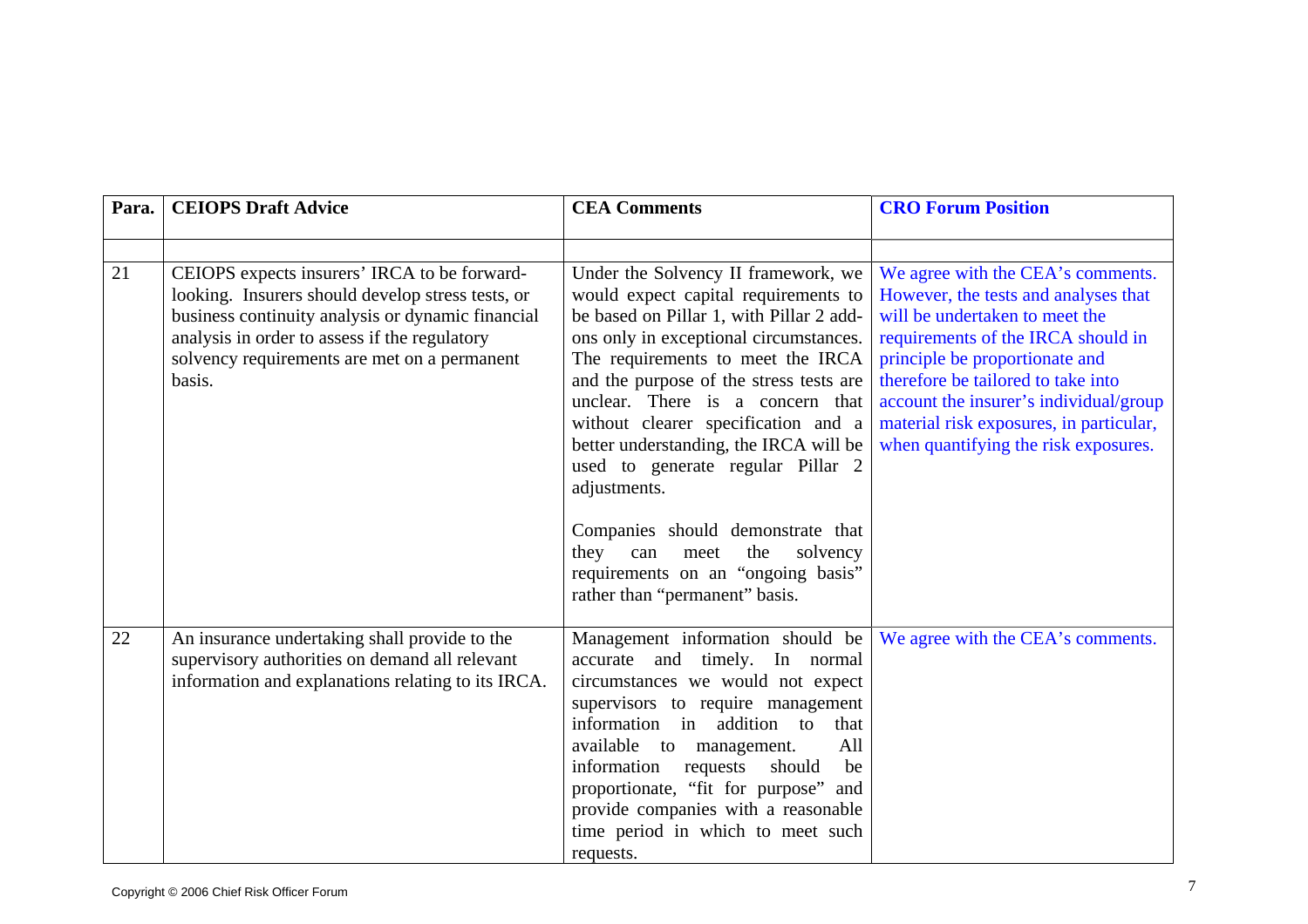| Para. | <b>CEIOPS Draft Advice</b>                                                                                                                                                                                                                                                                                                                                                                                                                                                                                                                                                                                                         | <b>CEA Comments</b>                                                                                                                                                                                                                                                                                                                                                                                                          | <b>CRO Forum Position</b>                                                                                                                                   |
|-------|------------------------------------------------------------------------------------------------------------------------------------------------------------------------------------------------------------------------------------------------------------------------------------------------------------------------------------------------------------------------------------------------------------------------------------------------------------------------------------------------------------------------------------------------------------------------------------------------------------------------------------|------------------------------------------------------------------------------------------------------------------------------------------------------------------------------------------------------------------------------------------------------------------------------------------------------------------------------------------------------------------------------------------------------------------------------|-------------------------------------------------------------------------------------------------------------------------------------------------------------|
|       |                                                                                                                                                                                                                                                                                                                                                                                                                                                                                                                                                                                                                                    |                                                                                                                                                                                                                                                                                                                                                                                                                              |                                                                                                                                                             |
| 23    | Assessment of the risk profile<br>An insurance undertaking must at the request of<br>the supervisory authority demonstrate in<br>connection with its risk profile the adequateness of<br>technical provisions, the calibration test, and the<br>insurance undertakings' internal risk capital<br>assessment.                                                                                                                                                                                                                                                                                                                       | It is not clear what is meant by<br>"calibration test" or the underlying<br>concern from supervisors. If the<br>suggestion is that companies should<br>maintain adequate documentation then<br>we agree. If the requirements go<br>beyond this, then we would expect<br>controls so that the requests from<br>supervisors are proportionate, "fit for<br>purpose" and applied consistently<br>from one situation to another. | We agree with the CEA's comments<br>that it is unclear what is meant by<br>"calibration test" and reserve our<br>right to comment pending<br>clarification. |
|       | <b>SUPERVISORS' EVALUATION</b><br><b>PROCEDURES</b>                                                                                                                                                                                                                                                                                                                                                                                                                                                                                                                                                                                |                                                                                                                                                                                                                                                                                                                                                                                                                              |                                                                                                                                                             |
| 24    | In addition to the requirements set out in CEIOPS'<br>answer to Calls for Advice 2 and 3, the supervisor<br>should take into account all information received<br>on the calculation (standard model or internal<br>model) of the regulatory solvency capital<br>requirements and as a new element the result of the<br>undertakings' specific IRCA in order to get as<br>much as possible a comprehensive overview of the<br>undertaking's actual risk profile. This approach is<br>similar to the approach taken in Article 124 CRD<br>but should consider the characteristics of the<br>insurance specific Solvency II approach. | CEA agrees that the evaluation of the<br>undertaking's solvency<br>insurance<br>requirement should be comprehensive<br>and focus on qualitative measures as<br>well as quantitative ones. We would<br>naturally expect that greater emphasis<br>will be placed on material issues.<br>There should be an ongoing and<br>constructive<br>dialogue<br>between<br>companies and their supervisors that<br>evolves over time.    | We agree with the CEA's comments.                                                                                                                           |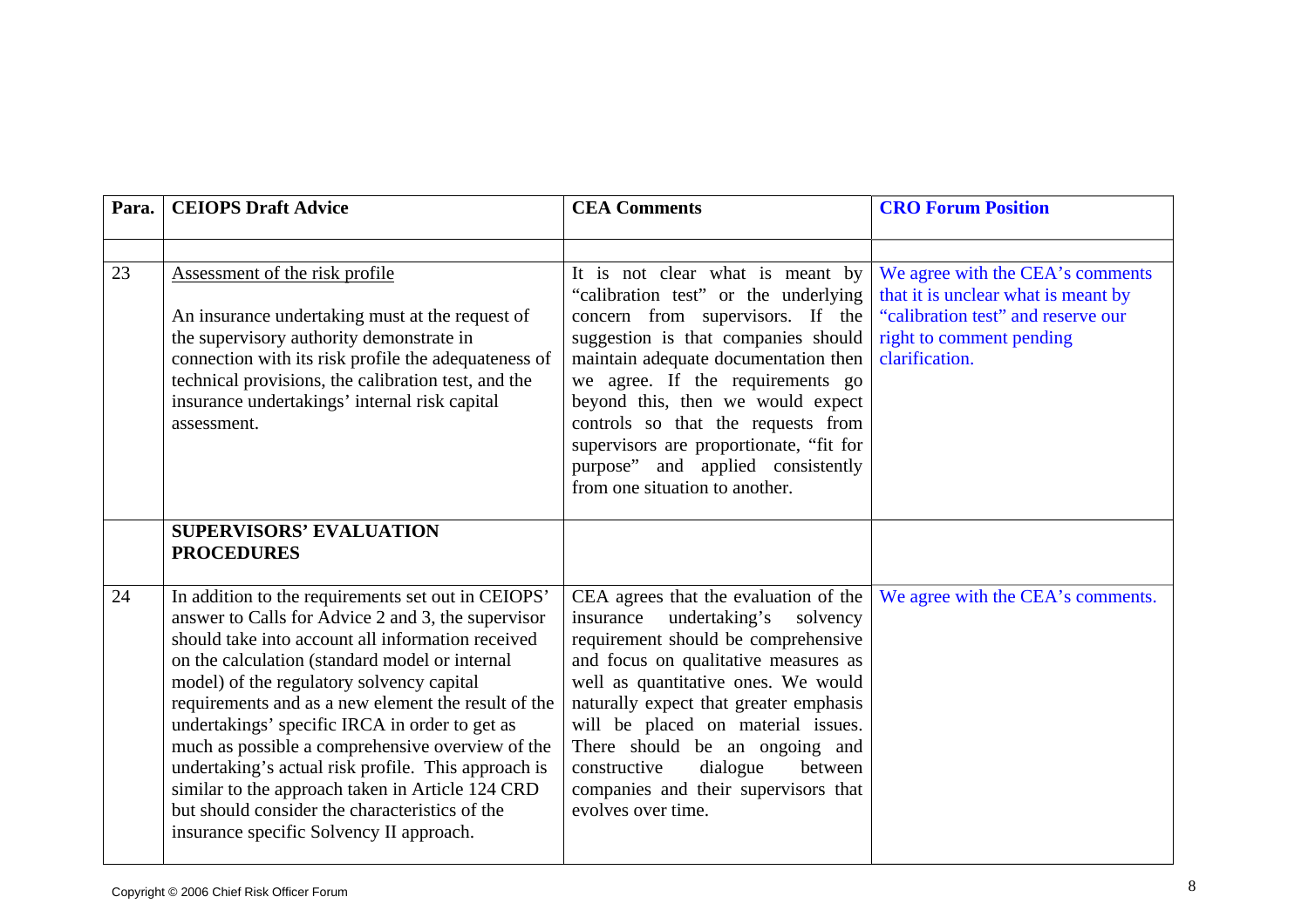| Para. | <b>CEIOPS Draft Advice</b>                                                                                                                                                                                                                                                                           | <b>CEA Comments</b>                                                                                                                                                                                                                                                                                                                                            | <b>CRO Forum Position</b>                                                                                                                                                                                                                                                                                                                               |
|-------|------------------------------------------------------------------------------------------------------------------------------------------------------------------------------------------------------------------------------------------------------------------------------------------------------|----------------------------------------------------------------------------------------------------------------------------------------------------------------------------------------------------------------------------------------------------------------------------------------------------------------------------------------------------------------|---------------------------------------------------------------------------------------------------------------------------------------------------------------------------------------------------------------------------------------------------------------------------------------------------------------------------------------------------------|
| 25    | Under the SRP the supervisory authority should<br>check the risk assessment made by the<br>undertaking. All major risks should be assessed:<br>market risk, underwriting risk, credit risk,<br>operational risk, systemic risk or other risk that is<br>considered major for a specific undertaking. | Supervisors<br>should review<br>these<br>systems rather than duplicating tests<br>that have already been performed.<br>The reviews and their frequency<br>should be proportionate, "fit for<br>purpose" and harmonised. We would<br>expect supervisors to make use of<br>available relevant information such as<br>the results of independent audits.          | We agree with the CEA's comments.<br>Where extra information is requested,<br>requests should be justified and time<br>in advance appropriately provided.                                                                                                                                                                                               |
| 26    | The supervisory authority should also check the<br>risk management and internal control systems<br>implemented to identify, measure and manage<br>each risk. Both operational and oversight<br>functions are to be reviewed.                                                                         | should review<br>Supervisors<br>these<br>systems rather than duplicating tests<br>that have already been performed. The<br>reviews and their frequency should be<br>proportionate, "fit for purpose" and<br>harmonised.<br>We<br>would<br>expect<br>supervisors to make use of available<br>relevant information such as the<br>results of independent audits. | We agree with the CEA's comments.<br>Where extra information is requested,<br>requests should be justified and time<br>in advance appropriately provided.                                                                                                                                                                                               |
| 27    | The policy and strategies to mitigate the risks<br>should be assessed to each risk or the risk of each<br>process, as well as the effectiveness in mitigating<br>the risk and processes.                                                                                                             | The CEA agrees that risks should be<br>evaluated taking into account all risk<br>mitigation strategies. However we<br>would expect supervisors to make use<br>of available relevant information such<br>as the results of independent audits                                                                                                                   | We agree with the CEA's comments.<br>The CRO Forum has already<br>published a series of principles and<br>policies that address the issues of the<br>effectiveness of risk mitigation<br>instruments - refer our March 2006<br>paper titled 'Financial Risk Mitigation<br>in Insurance -Time for Change'. The<br><b>CRO</b> Forum believes these should |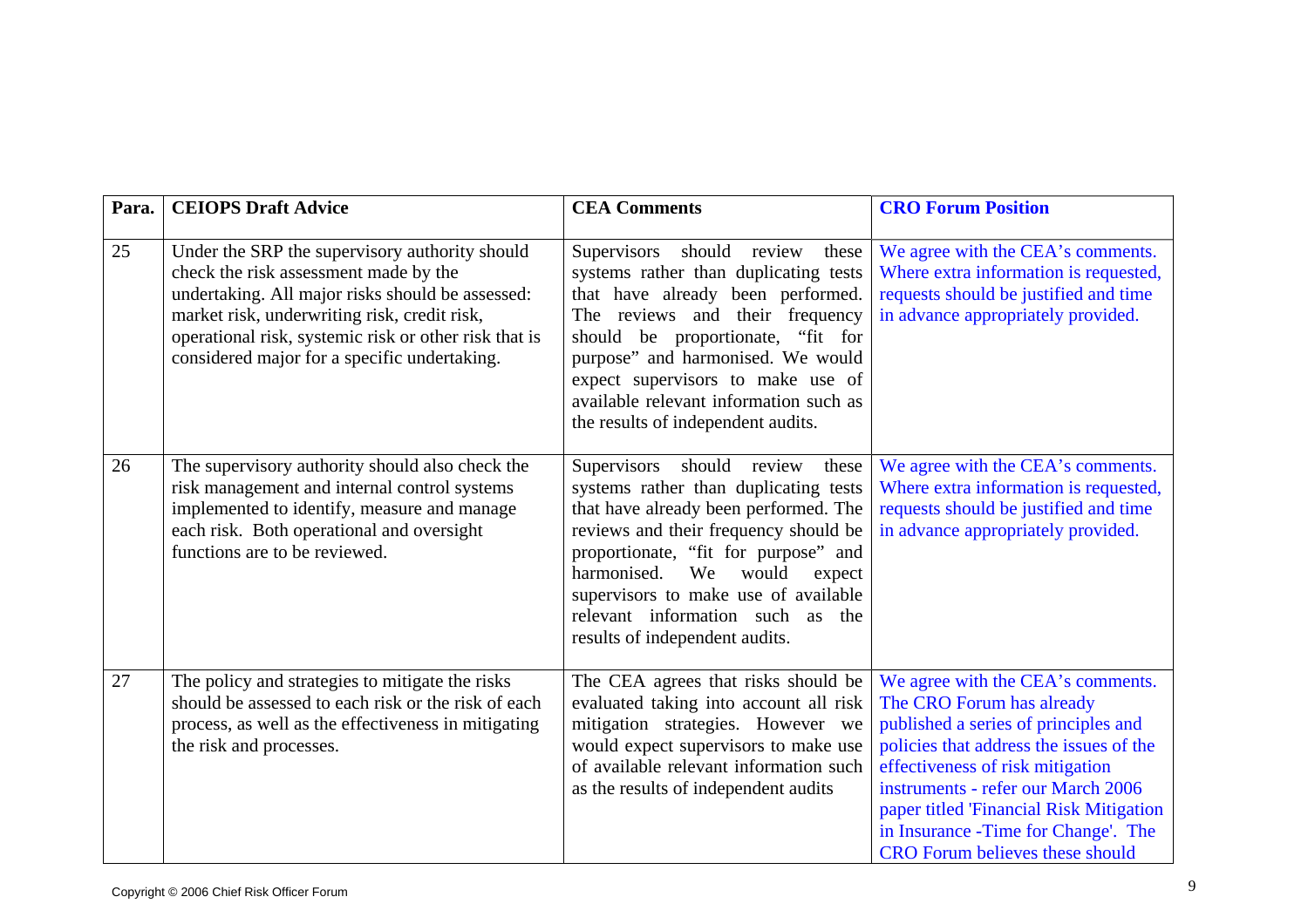| Para. | <b>CEIOPS Draft Advice</b>                                                                                                                                                                                                                                                                                                                                                                                                                                                                                                                                                                                    | <b>CEA Comments</b>                                                                                                                                                                                                                                                                                                                                                                                                                                                                                         | <b>CRO Forum Position</b>                                                                                                                                 |
|-------|---------------------------------------------------------------------------------------------------------------------------------------------------------------------------------------------------------------------------------------------------------------------------------------------------------------------------------------------------------------------------------------------------------------------------------------------------------------------------------------------------------------------------------------------------------------------------------------------------------------|-------------------------------------------------------------------------------------------------------------------------------------------------------------------------------------------------------------------------------------------------------------------------------------------------------------------------------------------------------------------------------------------------------------------------------------------------------------------------------------------------------------|-----------------------------------------------------------------------------------------------------------------------------------------------------------|
|       |                                                                                                                                                                                                                                                                                                                                                                                                                                                                                                                                                                                                               |                                                                                                                                                                                                                                                                                                                                                                                                                                                                                                             | form the basis for the assessment of<br>all risk mitigation instruments.                                                                                  |
| 28    | A final result of the review as to the deficiencies of<br>the undertaking's risk assessment, management<br>processes and capital adequacy should be given to<br>the undertaking by the supervisory authority. This<br>result will be very useful to the supervisory<br>authority in prioritising future work, to ensure an<br>appropriate degree of consistency in supervisory<br>approach between supervisory authorities and to<br>provide feedback to the undertaking. The<br>undertaking must be given the possibility to<br>understand the overall concept of classification<br>they are taking part in. | The CEA supports constructive and<br>ongoing dialogue between companies<br>and their supervisors.<br>Companies<br>should be given clear and detailed<br>justifications for any perceived<br>deficiencies and on the priorities for<br>future work. Companies should have<br>the right to submit further information<br>and to seek independent review within<br>the supervisory authority. The CEA<br>supports the adoption of consistent<br>methodologies and assumptions across<br>different territories. | We agree with the CEA's comments.<br>The submission of further work<br>should be able to include an<br>independent review from external<br>consultant(s). |
|       | <b>HARMONISED SUPERVIOSRS' POWERS</b><br>AND TOOLS, INCLUDING PILLAR II<br><b>CAPITAL ADD-ONS</b>                                                                                                                                                                                                                                                                                                                                                                                                                                                                                                             |                                                                                                                                                                                                                                                                                                                                                                                                                                                                                                             |                                                                                                                                                           |
| 29    | New supervisory powers which have to be<br>introduced by Solvency II<br>Gathering information<br>Supervisory Authorities should have the power to<br>require any insurance undertaking (or related<br>party) to provide any relevant Information about                                                                                                                                                                                                                                                                                                                                                        | We agree that supervisors should have<br>information.<br>relevant<br>access<br>$\mathbf{f}$<br>However, there is a concern that the<br>power described is wide ranging<br>without sufficient description of the<br>principles or context of how the<br>supervisory powers will be applied.                                                                                                                                                                                                                  | We agree with the CEA's comments.<br>Where extra information is requested,<br>requests should be justified and time<br>in advance appropriately provided. |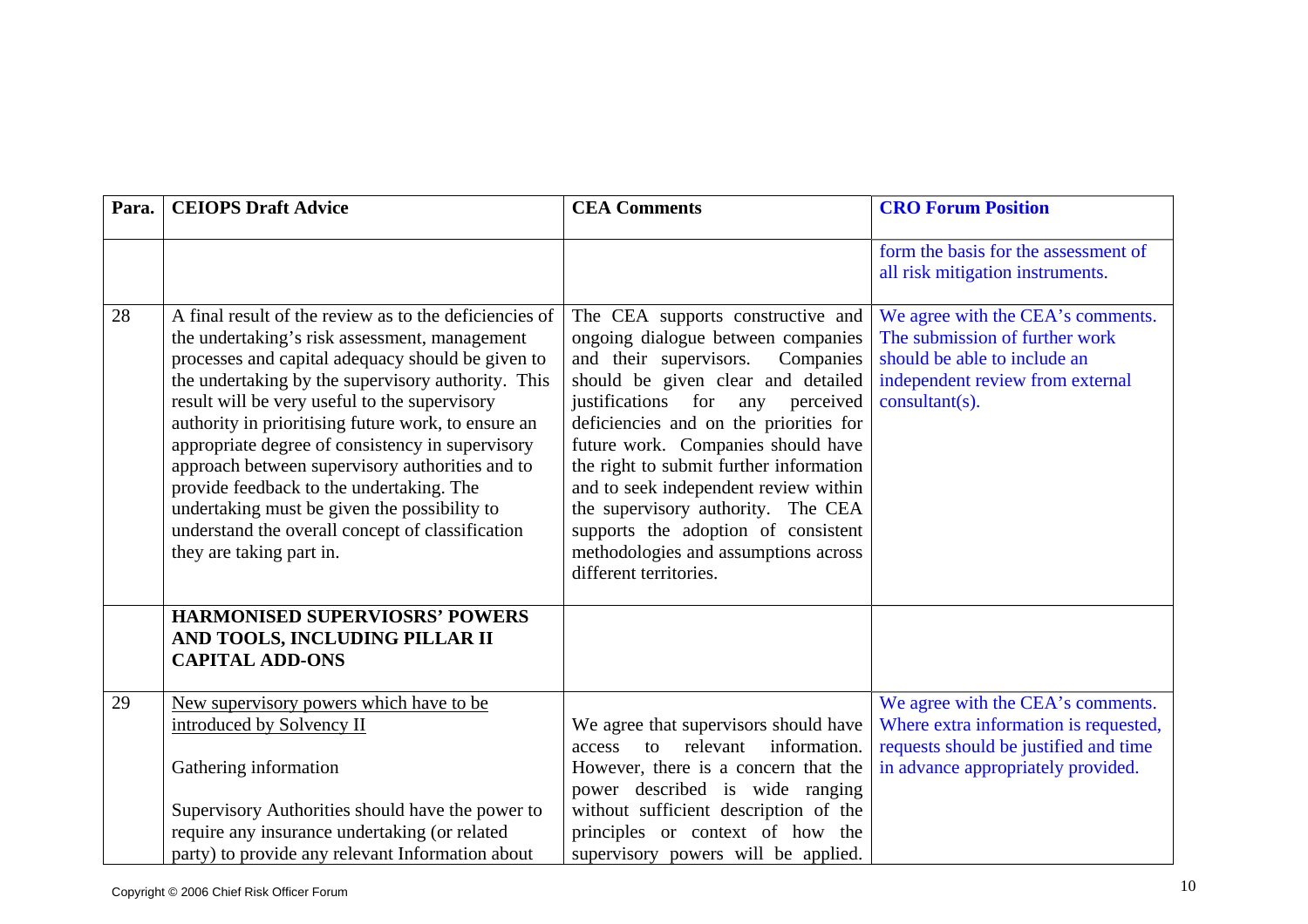| Para. | <b>CEIOPS Draft Advice</b>                                                                                                                                                                                                                            | <b>CEA Comments</b>                                                                                                                                                                                                                                                                                                                                                                                                                                                                                                                                                                                                                                                                                                                  | <b>CRO Forum Position</b>         |
|-------|-------------------------------------------------------------------------------------------------------------------------------------------------------------------------------------------------------------------------------------------------------|--------------------------------------------------------------------------------------------------------------------------------------------------------------------------------------------------------------------------------------------------------------------------------------------------------------------------------------------------------------------------------------------------------------------------------------------------------------------------------------------------------------------------------------------------------------------------------------------------------------------------------------------------------------------------------------------------------------------------------------|-----------------------------------|
|       | an insurance undertaking's risk position and its<br>corresponding capital needs; even information on<br>behalf of the supervisory authority, which is not<br>readily available in the form of a regular report or<br>analysis within the undertaking. | For example, if supervisors<br>have<br>unlimited power to request <b>any</b><br>information they deem necessary that<br>this could be applied in an arbitrary<br>leading<br>manner<br>to unnecessary<br>requests.<br>Supervisors should seek to use<br>existing processes and information as<br>far as possible, e.g. those performed<br>during independent audits.<br>All<br>requests for information that is not<br>readily<br>available<br>should<br>be<br>proportionate having regard to the<br>materiality of the risks and provide<br>firms with a reasonable timeframe<br>during which to meet such requests.<br>Such requests should be exceptional<br>for companies with good governance<br>and risk management structures. |                                   |
| 30    | Eligible capital                                                                                                                                                                                                                                      | There should be clear guidelines on                                                                                                                                                                                                                                                                                                                                                                                                                                                                                                                                                                                                                                                                                                  | We agree with the CEA's comments. |
|       | Supervisory authorities should have the power to<br>assess the quality and eligibility of capital as part<br>of the SRP.                                                                                                                              | how such assessments are made. The<br>approach should take into account the<br>full economic characteristics of such<br>capital, including its full ability to<br>absorb risk.                                                                                                                                                                                                                                                                                                                                                                                                                                                                                                                                                       |                                   |
| 31    | Transfer a portfolio                                                                                                                                                                                                                                  | The power suggested here is extreme $\vert$ We agree with the CEA's comments.                                                                                                                                                                                                                                                                                                                                                                                                                                                                                                                                                                                                                                                        |                                   |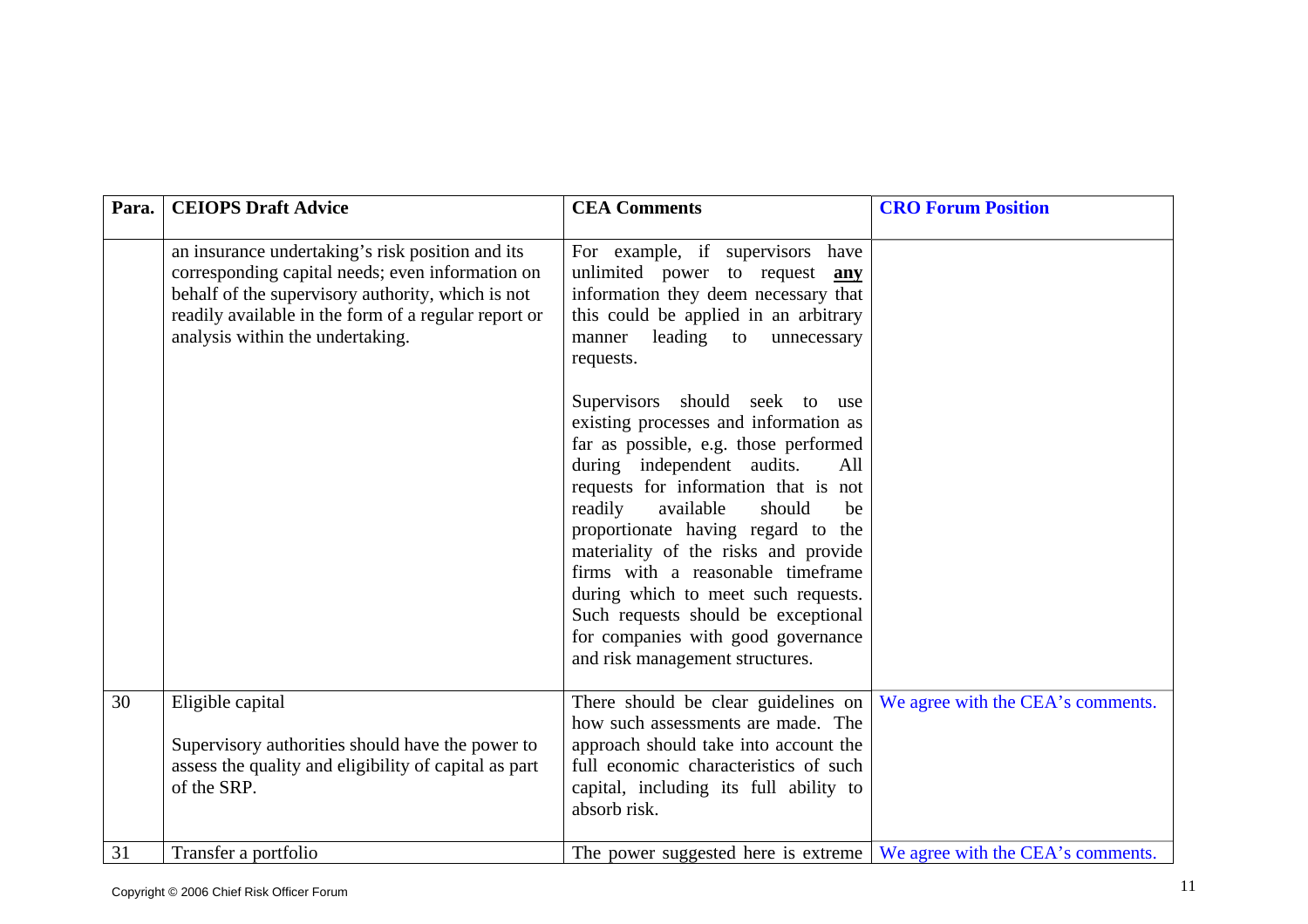| Para. | <b>CEIOPS Draft Advice</b>                          | <b>CEA Comments</b>                                                       | <b>CRO Forum Position</b>                                                  |
|-------|-----------------------------------------------------|---------------------------------------------------------------------------|----------------------------------------------------------------------------|
|       |                                                     |                                                                           |                                                                            |
|       |                                                     | and there is insufficient information                                     | The CRO Forum would however also                                           |
|       | Supervisory authorities should have the power to    | on the principles or context of how the                                   | advocate that as a minimum, the                                            |
|       | facilitate a transfer of the portfolio and policy   | supervisory powers will be applied for                                    | insurer should be given every                                              |
|       | obligations of a failing insurer to another insurer | example, when would an insurer be                                         | opportunity to make use of available                                       |
|       | who is willing to accept the transfer. As a new     | deemed to be "failing"?                                                   | risk mitigation instruments before any                                     |
|       | element the power should also include a             |                                                                           | such portfolio transfer takes place.                                       |
|       | compulsory transfer from a failing insurer.         | In order to ensure accountability, the                                    | This will require supervisors to take                                      |
|       |                                                     | industry would expect clear criteria as                                   | explicit account of the effect of such                                     |
|       |                                                     | to how and when the supervisory                                           | instruments (net of any additional                                         |
|       |                                                     | powers can be applied. This should be                                     | credit risk posed by their use) in                                         |
|       |                                                     | viewed in the context of the ladder                                       | reducing both the SCR and MCR.                                             |
|       |                                                     | approach to intervention which forms                                      | The latter, for simplicity, could be                                       |
|       |                                                     | a suitable basis for discussion with                                      | reduced by the ratio of the SCR after                                      |
|       |                                                     | supervisors. The exercise of powers                                       | risk mitigation to the SCR before risk                                     |
|       |                                                     | such as the forced transfer of a                                          | mitigation. There ought to be an                                           |
|       |                                                     | portfolio should only be possible if the                                  | automatic power to effect this capital                                     |
|       |                                                     | company has not sufficient capital to<br>cover its MCR, assuming that the | relief from risk mitigation, although<br>the power to reduce the MCR could |
|       |                                                     | MCR is calibrated appropriately.                                          | itself be subject to solo regulator                                        |
|       |                                                     |                                                                           | agreement (e.g. after the solo                                             |
|       |                                                     | In general, if any new powers are                                         | regulator has obtained assurances                                          |
|       |                                                     | introduced the extent and                                                 | from the lead regulator on the intent                                      |
|       |                                                     | circumstances under which they can                                        | and economic effect of those                                               |
|       |                                                     | be exercised should be clearly defined                                    | instruments).                                                              |
|       |                                                     | and harmonised.                                                           |                                                                            |
|       |                                                     |                                                                           |                                                                            |
| 32    | <b>Internal Models</b>                              | It should only be in exceptional                                          | We agree with the CEA's comments.                                          |
|       |                                                     | circumstances that such instructions                                      | We would expect there to be ongoing                                        |
|       | Supervisory authorities should have the option to   | would be appropriate and in such                                          | dialogue between the insurance                                             |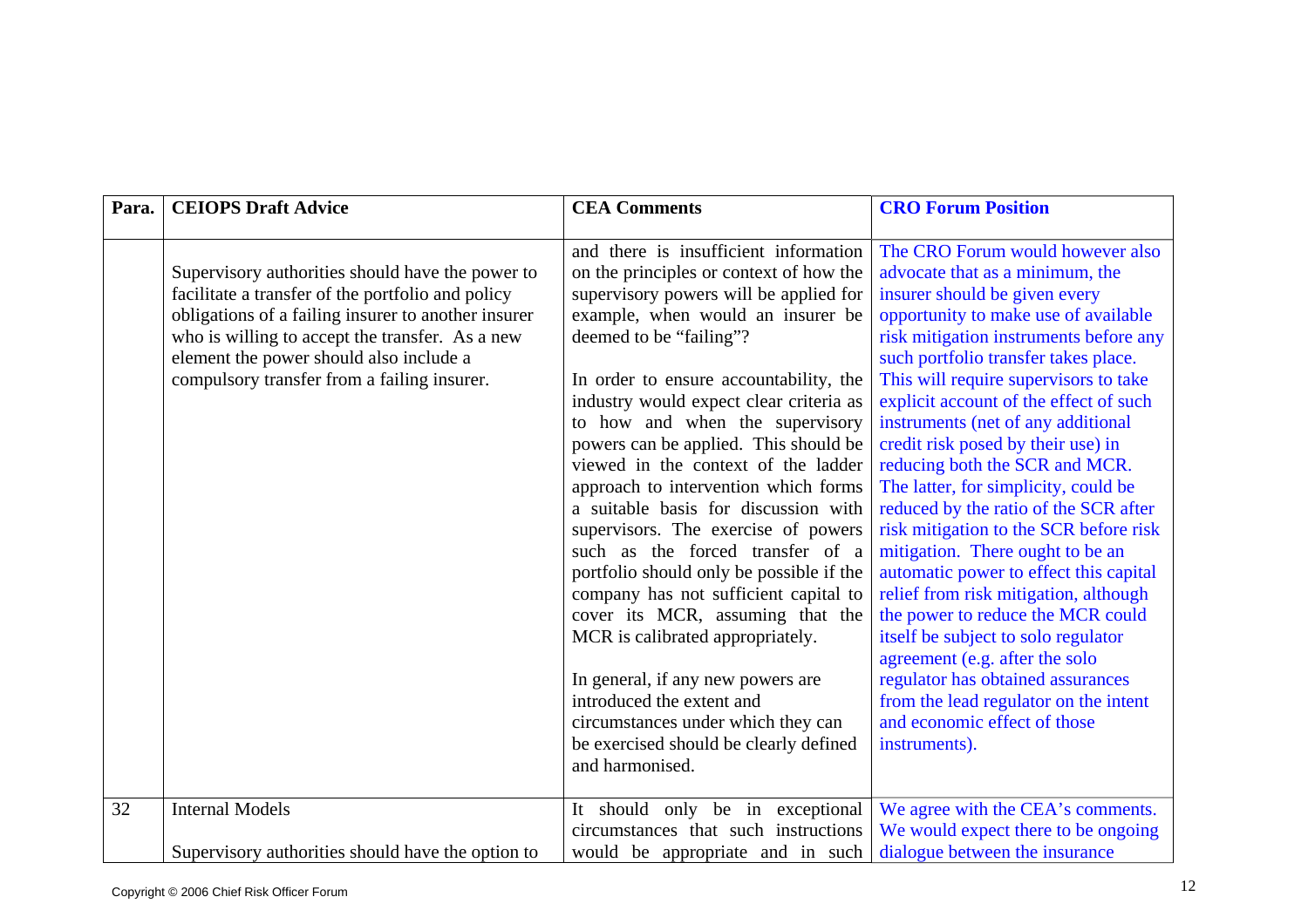| Para. | <b>CEIOPS Draft Advice</b>                                                                                                                                                                                                                                                                                                                                                                                                                                                                                                               | <b>CEA Comments</b>                                                                                                                                                                                                                                                                                                                                                                                                                                                                                         | <b>CRO Forum Position</b>                                                                                                                                                                                                                                                                                                                                                                                               |
|-------|------------------------------------------------------------------------------------------------------------------------------------------------------------------------------------------------------------------------------------------------------------------------------------------------------------------------------------------------------------------------------------------------------------------------------------------------------------------------------------------------------------------------------------------|-------------------------------------------------------------------------------------------------------------------------------------------------------------------------------------------------------------------------------------------------------------------------------------------------------------------------------------------------------------------------------------------------------------------------------------------------------------------------------------------------------------|-------------------------------------------------------------------------------------------------------------------------------------------------------------------------------------------------------------------------------------------------------------------------------------------------------------------------------------------------------------------------------------------------------------------------|
|       | instruct undertakings to set up and implement<br>partial or full internal models if the actual risk<br>situation deviates substantially from the<br>assumptions underlying the standard formula.                                                                                                                                                                                                                                                                                                                                         | cases, they should be required to be<br>proportionate, "fit for purpose" and<br>justifiable.                                                                                                                                                                                                                                                                                                                                                                                                                | undertaking and the supervisor which<br>should provide for deviations of the<br>actual risk situation from the<br>assumptions underlying the standard<br>formula to be explained and evidence<br>provided to the supervisor prior to<br>going down the route of setting up<br>and implementing partial or full<br>internal models. Ongoing<br>communication should also help to<br>prevent any "surprise" requirements. |
| 33    | Power to grant or revoke<br>For every internal model prior approval of the<br>supervisory authority is required. Therefore, the<br>supervisory authority should have the power not to<br>grant the approval of the internal model proposed<br>by the supervised undertaking or, after the<br>approval, to withdraw approval for the model's use<br>if the supervisor concludes that the internal model<br>is no longer an appropriate substitute for the<br>standard formula (see CEIOPS' answer to Call for<br>Advice 11, para. 11.46). | Companies should be given clear and<br>detailed justification for a supervisor's<br>decision to revoke approval of an<br>internal model. Companies should be<br>given a reasonable opportunity to<br>rectify any deficiencies in their<br>internal model before approval is<br>withdrawn. Companies should be able<br>to submit further information to<br>support their internal model and be<br>able to seek independent review<br>within the supervisory authority of any<br>decision to revoke approval. | We agree with the CEA's comments.                                                                                                                                                                                                                                                                                                                                                                                       |
| 34    | <b>Standard Formula</b>                                                                                                                                                                                                                                                                                                                                                                                                                                                                                                                  | For a company using an entity specific<br>justified,<br>parameter,<br>adequately                                                                                                                                                                                                                                                                                                                                                                                                                            | We agree with the CEA's comments.<br>Again, ongoing dialogue to                                                                                                                                                                                                                                                                                                                                                         |
|       | Supervisory authorities should have the power to                                                                                                                                                                                                                                                                                                                                                                                                                                                                                         | supervisors should not be able to                                                                                                                                                                                                                                                                                                                                                                                                                                                                           | understand the reasons and provide                                                                                                                                                                                                                                                                                                                                                                                      |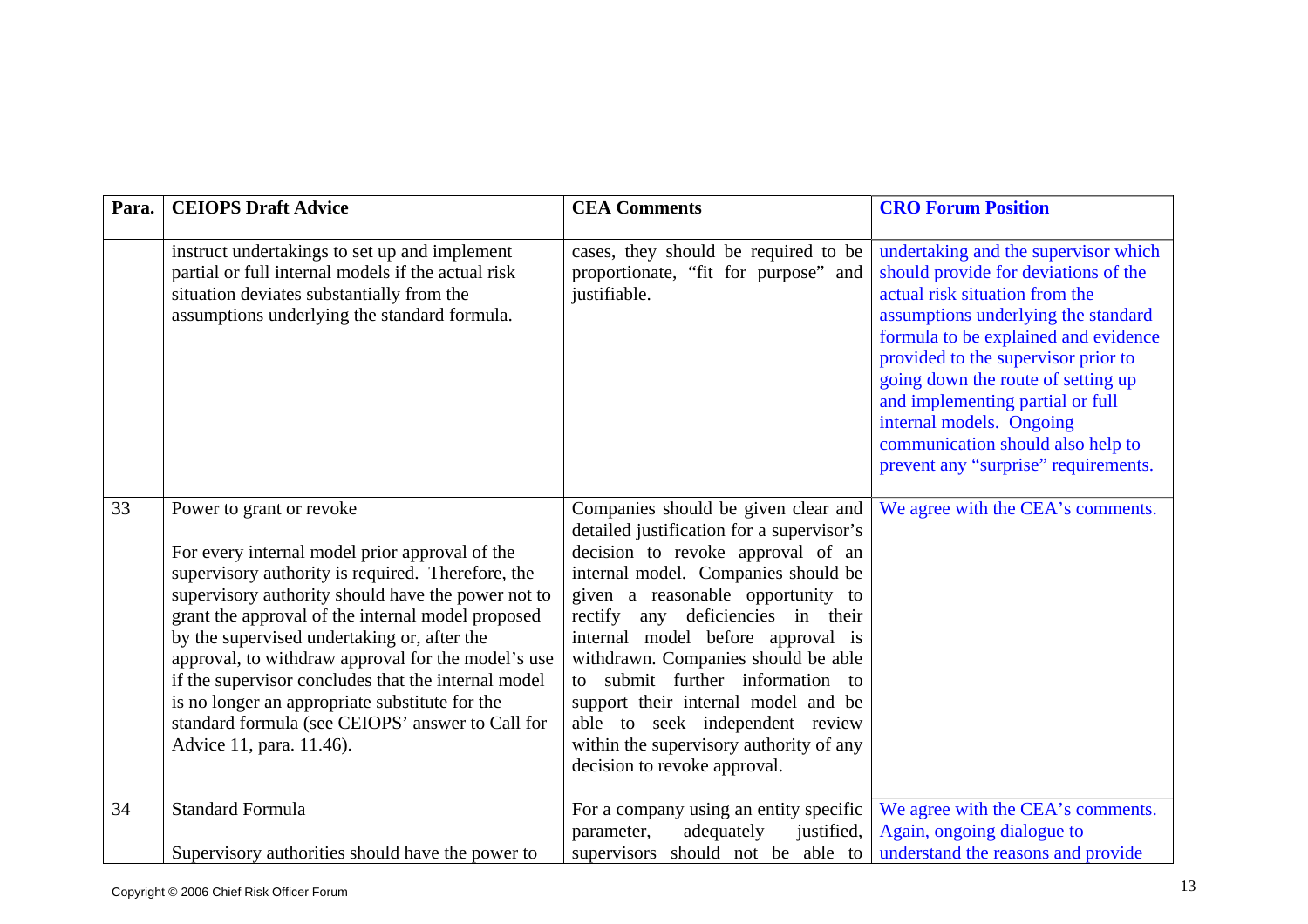| Para. | <b>CEIOPS Draft Advice</b>                                                                                                                                                                                                                                                                                                                                                                                                                                                                                                                                                                                                                                                                                            | <b>CEA Comments</b>                                                                                                                                                                                                                                                                                                                                                                                                                                                                                                                                                                                           | <b>CRO Forum Position</b>                                |
|-------|-----------------------------------------------------------------------------------------------------------------------------------------------------------------------------------------------------------------------------------------------------------------------------------------------------------------------------------------------------------------------------------------------------------------------------------------------------------------------------------------------------------------------------------------------------------------------------------------------------------------------------------------------------------------------------------------------------------------------|---------------------------------------------------------------------------------------------------------------------------------------------------------------------------------------------------------------------------------------------------------------------------------------------------------------------------------------------------------------------------------------------------------------------------------------------------------------------------------------------------------------------------------------------------------------------------------------------------------------|----------------------------------------------------------|
|       | correct the undertaking's use of incorrect entity-<br>specific parameters within the standard formula for<br>the calculation of the SCR.                                                                                                                                                                                                                                                                                                                                                                                                                                                                                                                                                                              | adjust<br>the<br>without  <br>parameter<br>supporting evidence.                                                                                                                                                                                                                                                                                                                                                                                                                                                                                                                                               | evidence/justification is paramount.                     |
| 35    | Specific powers for group issues<br>CEIOPS will develop separate advice on this issue<br>to be published for consultation in October 2006.                                                                                                                                                                                                                                                                                                                                                                                                                                                                                                                                                                            | <b>CEA</b><br>The<br>looks<br>forward<br>to<br>participating in this consultation.                                                                                                                                                                                                                                                                                                                                                                                                                                                                                                                            | We look forward to participating in<br>the consultation. |
| 36    | Insurance holding companies<br>CEIOPS will develop separate advice on this issue<br>to be published for consultation in October 2006.                                                                                                                                                                                                                                                                                                                                                                                                                                                                                                                                                                                 | The<br><b>CEA</b><br>looks<br>forward<br>to<br>participating in this consultation.                                                                                                                                                                                                                                                                                                                                                                                                                                                                                                                            | We look forward to participating in<br>the consultation. |
| 37    | Pillar II capital add-on<br>The Pillar II capital add-on will be neither<br>routinely nor commonly applied. If the supervisory<br>authority concludes that the solvency capital<br>requirement (SCR) for an individual entity is not<br>prudent enough compared to the risk profile of that<br>undertaking, either because they are captured<br>insufficiently, the supervisory authority should be<br>empowered to require the undertaking to hold<br>more capital against its existing risks. In case of<br>Pillar II failures such as inadequate arrangements,<br>strategies, processes and mechanisms, a Pillar II<br>capital add-on should be imposed until the<br>deficiencies have been rectified, if the sole | The CEA strongly supports CEIOPS'<br>view that capital add-ons should be<br>routinely nor<br>neither<br>commonly<br>applied,<br>they<br>should<br>i.e.<br>be<br>exceptional. They should be a tool of<br>last resort and only apply where the<br>supervisor can clearly demonstrate<br>that there are significant deficiencies<br>in a company's risk management /<br>procedures.<br>The rationale<br>for<br>introducing such a capital add-on and<br>the basis for determining its extent<br>should be disclosed in detail to the<br>insurance undertaking, which should<br>the<br>opportunity<br>have<br>to | We agree with the CEA's comments.                        |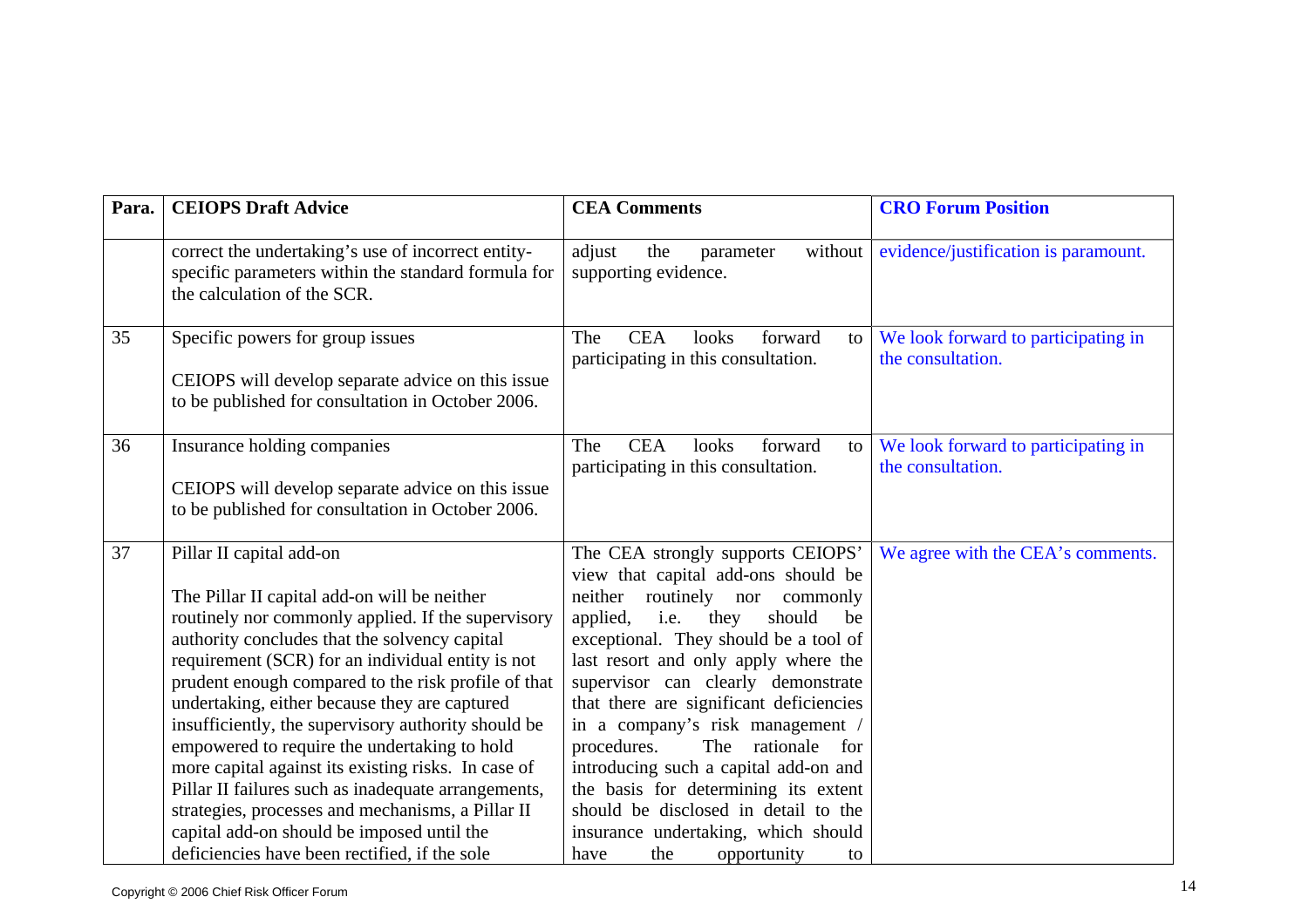| Para. | <b>CEIOPS Draft Advice</b>                                                                                                                                                                                                                                                                                                                                                       | <b>CEA Comments</b>                                                                                                                                                                                                                                                                                                                       | <b>CRO Forum Position</b>                                                                                                                                                                                                       |
|-------|----------------------------------------------------------------------------------------------------------------------------------------------------------------------------------------------------------------------------------------------------------------------------------------------------------------------------------------------------------------------------------|-------------------------------------------------------------------------------------------------------------------------------------------------------------------------------------------------------------------------------------------------------------------------------------------------------------------------------------------|---------------------------------------------------------------------------------------------------------------------------------------------------------------------------------------------------------------------------------|
|       | application of other measures is unlikely to reduce<br>the risks from these failures within an appropriate<br>timeframe (see Article 136, para. 2 CRD).                                                                                                                                                                                                                          | discuss/challenge<br>this<br>with<br>the<br>able<br>supervisor,<br>be<br>to<br>supply<br>information<br>additional<br>and<br>if<br>necessary seek independent review<br>within the supervisory authority. A<br>capital add-on should cease to apply<br>as soon as the undertaking has<br>remedied the deficiency that gave rise<br>to it. |                                                                                                                                                                                                                                 |
| 38    | Further high level principles for the Pillar II capital<br>add-on<br>Aim of Pillar II and capital add-on<br>The aim of the Pillar II capital add-on is to<br>increase the level of the SCR given by the standard<br>formula, or the internal model approved by the<br>supervisory authority to calculate the SCR, so as to<br>match more accurately the actual risk profile of a | The undertaking should, in the first<br>instance, be given the opportunity to<br>rectify the deficiency rather than have<br>a capital add-on imposed immediately.                                                                                                                                                                         | We agree with the CEA's comments.                                                                                                                                                                                               |
| 39    | specific insurance undertaking.<br>Pillar II capital add-on in connection with internal<br>models<br>At this stage of the discussion CEIOPS will only<br>give preliminary advice on the Pillar II capital add-<br>on in connection with internal models. When an<br>undertaking is using or wants to use an internal                                                             | The CEA agrees that internal models<br>should not need to be perfect before<br>they are introduced.<br>The CEA<br>believes that capital add-ons may not<br>be an efficient tool to address Pillar I<br>weaknesses<br>e.g. deficiencies<br>in<br>internal models are better rectified via                                                  | We agree with the CEA's comments<br>bearing in mind that Pillar II will be<br>applicable mostly to larger insurance<br>undertakings and therefore care<br>should be taken not to over-engineer<br>the Pillar II capital add-on. |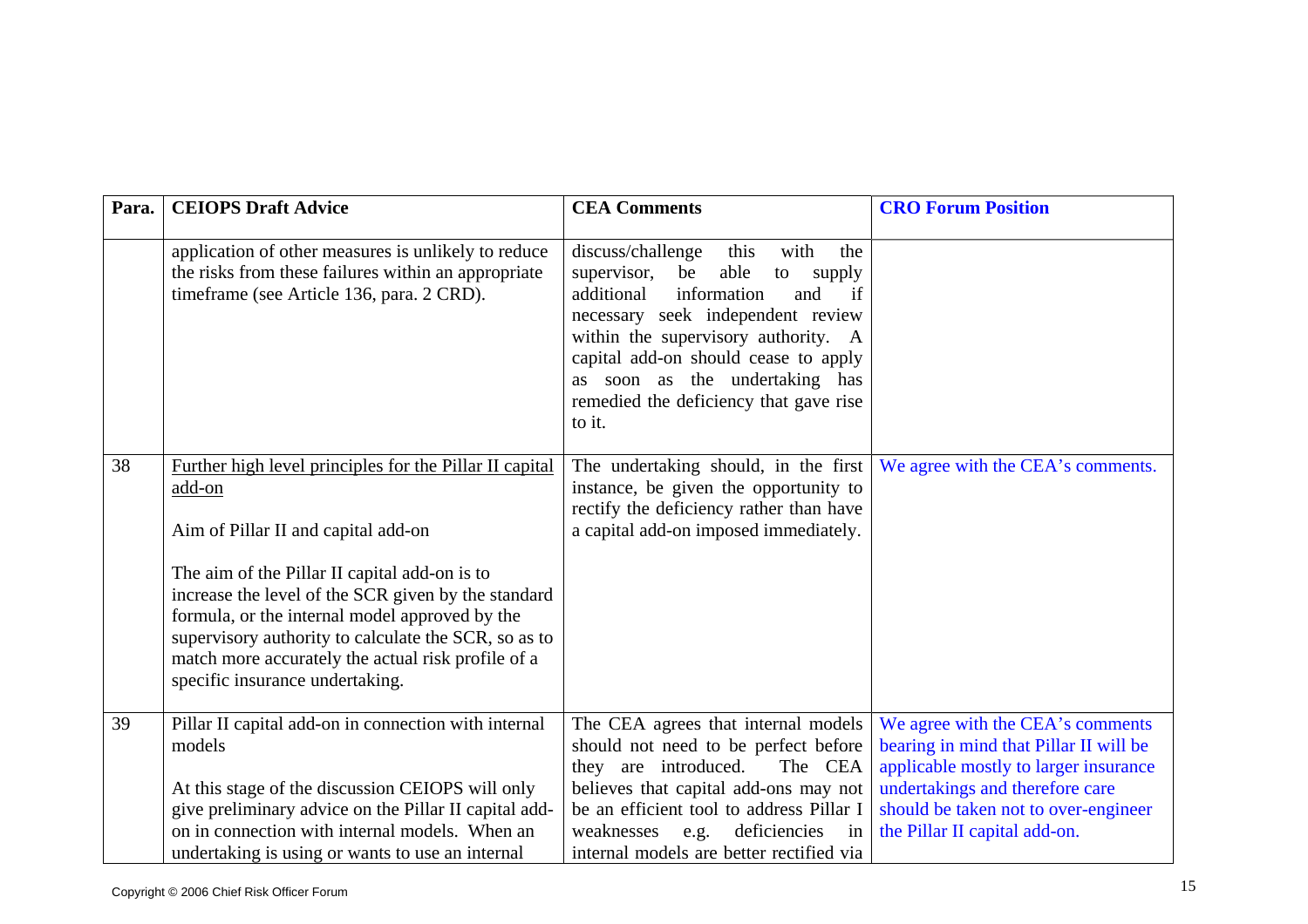| Para. | <b>CEIOPS Draft Advice</b>                                                                                                                                                                                                                                                                                                                                                                                                                                                                                                                                                                                                                                                                                                 | <b>CEA Comments</b>                                                                                                                                                                                                                                                                                                                                                                                                                                                                                                 | <b>CRO Forum Position</b>                                                                                                                                                                                                                                                                             |
|-------|----------------------------------------------------------------------------------------------------------------------------------------------------------------------------------------------------------------------------------------------------------------------------------------------------------------------------------------------------------------------------------------------------------------------------------------------------------------------------------------------------------------------------------------------------------------------------------------------------------------------------------------------------------------------------------------------------------------------------|---------------------------------------------------------------------------------------------------------------------------------------------------------------------------------------------------------------------------------------------------------------------------------------------------------------------------------------------------------------------------------------------------------------------------------------------------------------------------------------------------------------------|-------------------------------------------------------------------------------------------------------------------------------------------------------------------------------------------------------------------------------------------------------------------------------------------------------|
|       | model to calculate the SCR, the following<br>possibilities have been identified as beneficial<br>solutions for both undertakings and supervisors in<br>the context of the approval process. Setting a<br>Pillar II capital add-on could help to:<br>smooth an undertaking's transition to an<br>internal model. Rather than making the<br>model approval process a binary yes/no<br>decision, this would allow some flexibility<br>by approving it partially, together with an<br>add-on or subject to other conditions;<br>correct deficiencies in the internal model<br>itself ("model error"), which although of<br>concern are not so severe as to call into<br>question the reliability of the whole model<br>itself. | conservative adjustments proposed<br>and justified by companies to the data,<br>methodology or assumptions rather<br>than an arbitrary Pillar 2 capital add-<br>on.<br>The approval of companies' internal<br>models will require supervisors to<br>skills.<br>The<br>acquire<br>new<br>CEA<br>recommends that supervisors should<br>be working now (with the industry via<br>staff exchanges and joint training) to<br>familiarise themselves with internal<br>models prior to the implementation of<br>Pillar II. | We do not agree with the CEA's<br>comments here. We believe that<br>there ought to be an industry working<br>group set up on risk modelling to help<br>define best practices as a way of<br>getting all regulators and insurers to<br>the same standard. The CRO Forum<br>could be part of this body. |
| 40    | CEIOPS intends to publish a further consultation<br>paper on quantitative and qualitative requirements<br>on internal models in the end of October 2006.                                                                                                                                                                                                                                                                                                                                                                                                                                                                                                                                                                   | <b>CEA</b><br>The<br>looks<br>forward<br>to<br>participating in this consultation.                                                                                                                                                                                                                                                                                                                                                                                                                                  | We look forward to participating in<br>the consultation.                                                                                                                                                                                                                                              |
| 41    | Definition of a Pillar II capital add-on<br>The Pillar II capital add-on is a statutory capital<br>requirement which can be defined as a supervisory<br>tool that allows supervisors to require undertakings<br>to hold capital in addition to the SCR as calculated<br>by the standard formula or by an internal model, if<br>the SRP leads to the conclusion either that the                                                                                                                                                                                                                                                                                                                                             | Supervisors should supply detailed<br>feedback to companies to support any<br>capital add-ons and allow companies<br>to provide further information in<br>support of their position and if needed<br>access to independent review (within<br>the supervisory authority) of the<br>capital add-on.<br>If a company                                                                                                                                                                                                   | We agree with the CEA's comments.                                                                                                                                                                                                                                                                     |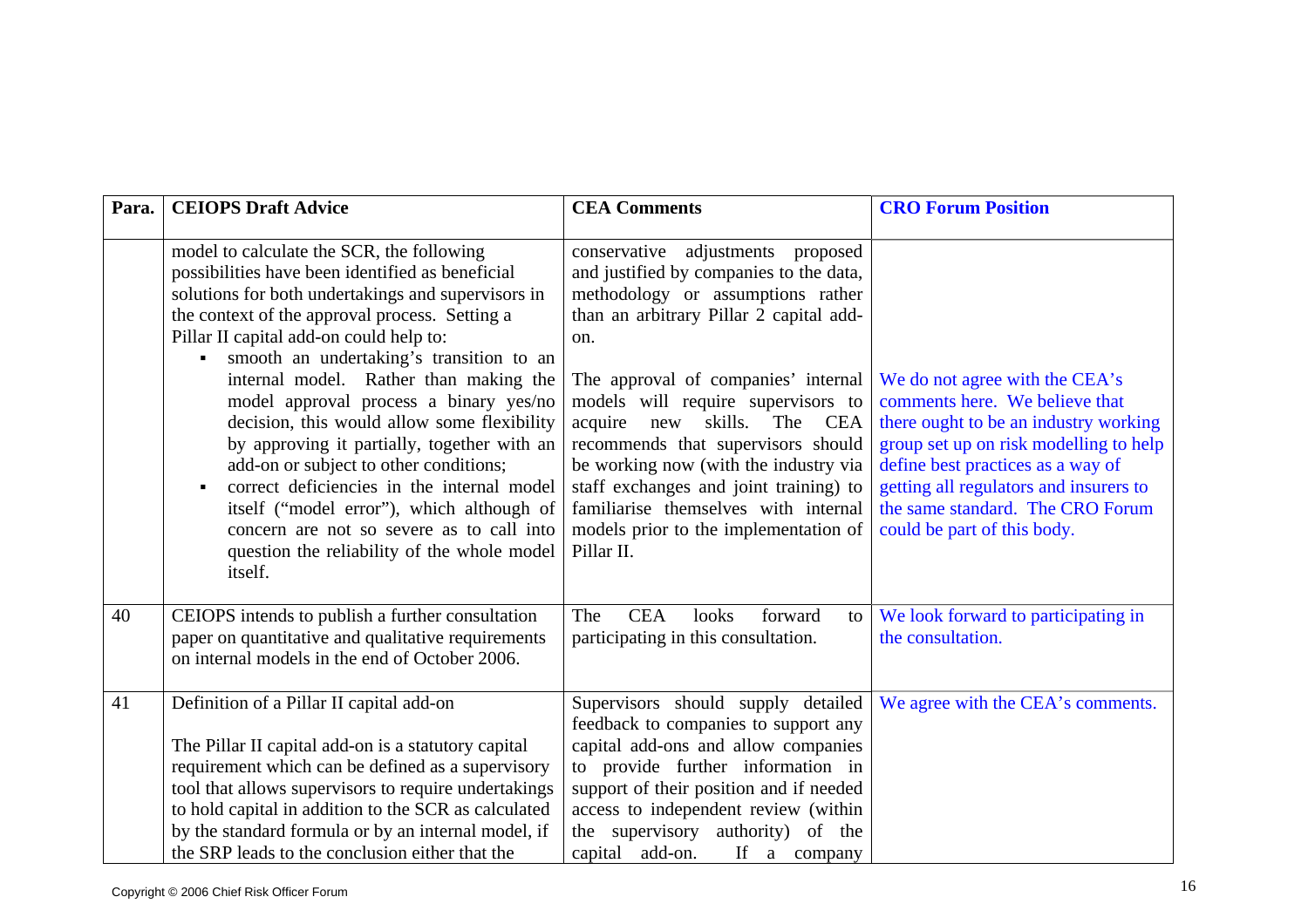| Para. | <b>CEIOPS Draft Advice</b>                                                                                                                                                                                                                                                                                                                                                                                                                                                                                                                                                                                                                                                  | <b>CEA Comments</b>                                                                                                                                                                                                                                                 | <b>CRO Forum Position</b>                                                                   |
|-------|-----------------------------------------------------------------------------------------------------------------------------------------------------------------------------------------------------------------------------------------------------------------------------------------------------------------------------------------------------------------------------------------------------------------------------------------------------------------------------------------------------------------------------------------------------------------------------------------------------------------------------------------------------------------------------|---------------------------------------------------------------------------------------------------------------------------------------------------------------------------------------------------------------------------------------------------------------------|---------------------------------------------------------------------------------------------|
|       | level of required solvency capital being held by the<br>undertaking is insufficient or that the undertaking<br>needs to remedy qualitative deficiencies.                                                                                                                                                                                                                                                                                                                                                                                                                                                                                                                    | satisfactorily resolves the deficiency<br>that caused a capital add-on, then the<br>capital add-on should immediately<br>cease to apply.                                                                                                                            |                                                                                             |
|       |                                                                                                                                                                                                                                                                                                                                                                                                                                                                                                                                                                                                                                                                             | We emphasise that supervisors have a<br>range of supervisory powers and that<br>capital add-ons should be a tool of last<br>resort, i.e. only used when other tools<br>will not remedy the deficiency within<br>an acceptable timeframe.                            |                                                                                             |
| 42    | Transparency issues<br>CEIOPS believes from a prudential perspective<br>that the public disclosure of the amount and<br>purpose of any individual undertaking's Pillar II<br>capital add-on should not be required. At this<br>stage of the discussion CEIOPS proposes that for<br>public disclosure purposes any Pillar II capital<br>add-on becomes part of the final SCR; the<br>derivation of the Pillar II capital add-on remains<br>private between supervisory authorities and the<br>insurance undertaking concerned. Further<br>discussion is however needed under Pillar III,<br>taking into account company law, national<br>legislation, IASB discussions, etc. | CEA agrees that disclosure of the<br>existence and extent of any capital<br>remain<br>add-ons<br>should<br>private<br>between an insurance undertaking and<br>its supervisor but this may need to be<br>subject to any other overriding<br>disclosure requirements. | We agree with the CEA's comments.                                                           |
| 43    | CEIOPS believes that there should be no                                                                                                                                                                                                                                                                                                                                                                                                                                                                                                                                                                                                                                     |                                                                                                                                                                                                                                                                     | CEA agrees that disclosure of the $\sqrt{\frac{1}{1}}$ We agree that insurance undertakings |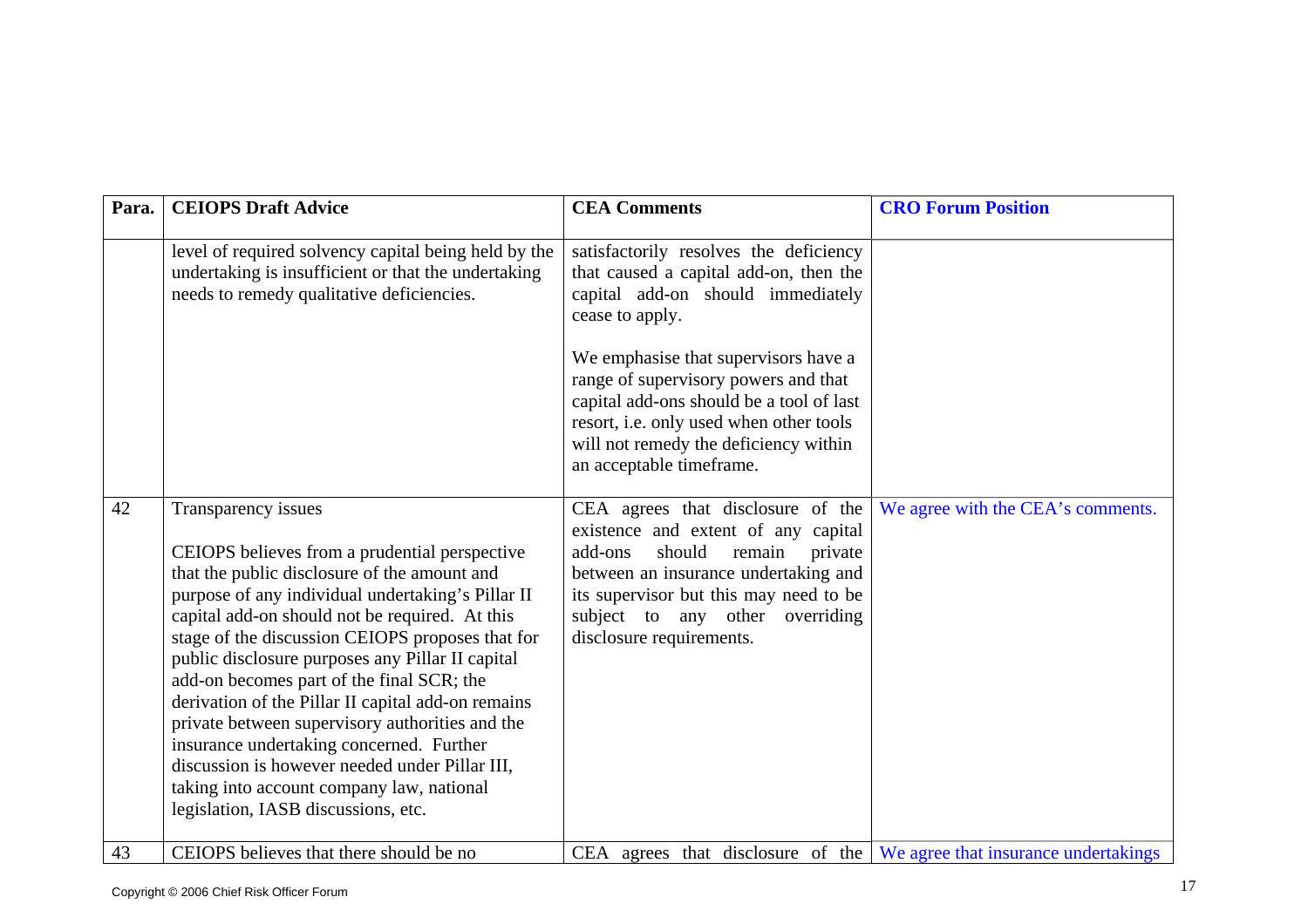| Para. | <b>CEIOPS Draft Advice</b>                                                                                                                                                                                                                                                                                                                                                                                                                | <b>CEA Comments</b>                                                                                                                                                                                                                                                                | <b>CRO Forum Position</b>                                                                                                                                                                               |
|-------|-------------------------------------------------------------------------------------------------------------------------------------------------------------------------------------------------------------------------------------------------------------------------------------------------------------------------------------------------------------------------------------------------------------------------------------------|------------------------------------------------------------------------------------------------------------------------------------------------------------------------------------------------------------------------------------------------------------------------------------|---------------------------------------------------------------------------------------------------------------------------------------------------------------------------------------------------------|
|       | obligation on supervisory authorities to make<br>public their reasons for imposing a Pillar II capital<br>add-on for particular cases.                                                                                                                                                                                                                                                                                                    | existence and extent of any capital<br>should remain<br>add-ons<br>private<br>between an insurance undertaking and<br>its supervisor but this may need to be<br>subject to any other overriding<br>disclosure requirements.                                                        | should inform the supervisory<br>authority about the<br>appointment/resignation of directors.                                                                                                           |
| 44    | The following non-exhaustive list of existing<br>supervisory powers should be closely harmonised<br>under Solvency II in addition to the answers<br>already given in Call for Advice 14:                                                                                                                                                                                                                                                  | This information should be treated as<br>confidential<br>by<br>the<br>supervisory<br>authority.                                                                                                                                                                                    | We agree with the CEA's comments;<br>however, care should be taken to<br>avoid duplication with other public<br>disclosure requirements.                                                                |
|       | Governing function<br>The future Level 1 Directive should regulate the<br>duty of insurance undertakings to inform the<br>supervisory authority about the<br>appointment/resignation of directors.                                                                                                                                                                                                                                        |                                                                                                                                                                                                                                                                                    |                                                                                                                                                                                                         |
| 45    | Breach of the SCR<br>If the available solvency capital does not meet the<br>required SCR then the supervisory authority<br>should require the undertaking to directly address<br>the problem and to execute any measures deemed<br>necessary by the supervisor. As a first step the<br>undertaking should produce a plan to restore the<br>capital to the level above the SCR. If the<br>undertaking does not produce a plan, produces an | The CEA strongly believes that the<br>supervisory authority being able to<br>"execute"<br>any<br>measure<br>deemed<br>necessary" is inconsistent with the role<br>of the SCR and intended objectives on<br>harmonisation.<br>The use of such<br>powers should be proportionate and | We agree with the CEA's comments.<br>We also recommend that the use of<br>risk mitigation instruments be an<br>explicit part of the ladder of<br>intervention - see our comments<br>under paragraph 31. |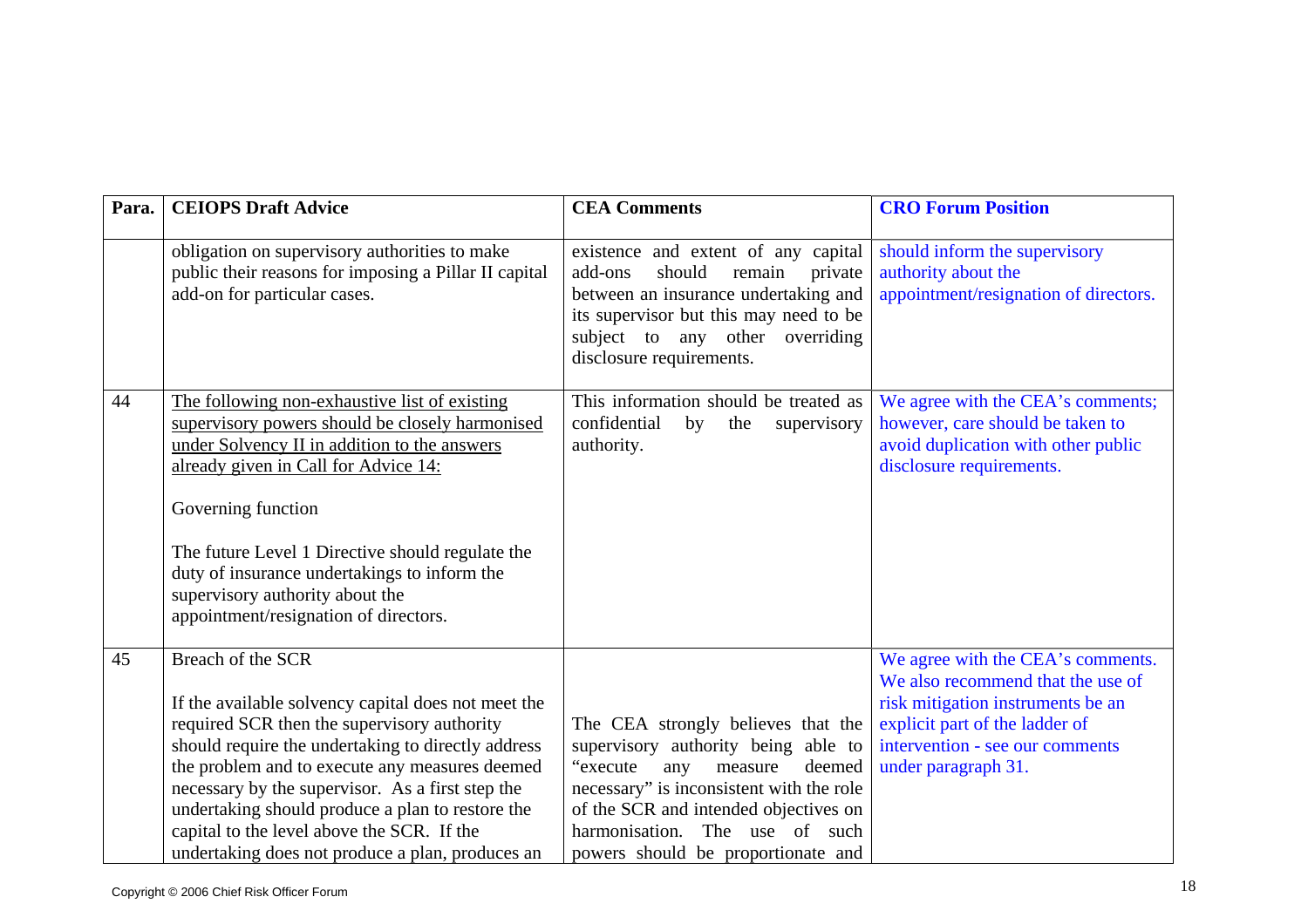| Para. | <b>CEIOPS Draft Advice</b>                                                                                                                                                                                                                                                                                                                                                                                                                                                                                                                                                                                                                                                            | <b>CEA Comments</b>                                                                                                                                                                                                                                                                                                                                                                                                                                                                                                                                                                                                                     | <b>CRO Forum Position</b> |
|-------|---------------------------------------------------------------------------------------------------------------------------------------------------------------------------------------------------------------------------------------------------------------------------------------------------------------------------------------------------------------------------------------------------------------------------------------------------------------------------------------------------------------------------------------------------------------------------------------------------------------------------------------------------------------------------------------|-----------------------------------------------------------------------------------------------------------------------------------------------------------------------------------------------------------------------------------------------------------------------------------------------------------------------------------------------------------------------------------------------------------------------------------------------------------------------------------------------------------------------------------------------------------------------------------------------------------------------------------------|---------------------------|
|       | inadequate plan or fails to comply with that plan<br>then further supervisory action should follow.<br>CEIOPS already recommended a principle based<br>set of supervisory powers in its answer to Call for<br>Advice 15. In addition, some Member States see a<br>specific concern to stress that especially the below<br>mentioned supervisory powers, which should be<br>available to all supervisory authorities, should be<br>subject to a higher degree of harmonization:<br>limiting dividend payments, depending on<br>the solvency control level that is breached;<br>requiring the undertaking to take no<br>additional business or to reduce the level of<br>risk retained. | reflect that the SCR is an important<br>target as opposed to a hard target. As<br>discussed in Principle 7, treating the<br>SCR as a hard target could have a<br>number<br>of<br>severely<br>adverse<br>consequences. The CEA believes that<br>greater structure is required around the<br>supervisory actions. As a result, the<br>CEA supports a ladder of intervention<br>approach with a proportionate and<br>principles based set of supervisory<br>powers that are applied consistently<br>across different territories. For groups,<br>this assessment should be undertaken<br>by the lead supervisor on a group-<br>wide basis. |                           |
|       |                                                                                                                                                                                                                                                                                                                                                                                                                                                                                                                                                                                                                                                                                       | For a company whose capital position<br>is between the SCR and MCR,<br>should<br>supervisory<br>be<br>powers<br>proportionate<br>and<br>escalating<br>commensurate with level of breach of<br>the solvency control level. We agree<br>that as a first step companies should<br>produce a restorative plan<br>and<br>possibly more frequent solvency<br>The<br>reporting.<br>company<br>and<br>supervisors would need to agree on<br>the actions and timetable included in                                                                                                                                                               |                           |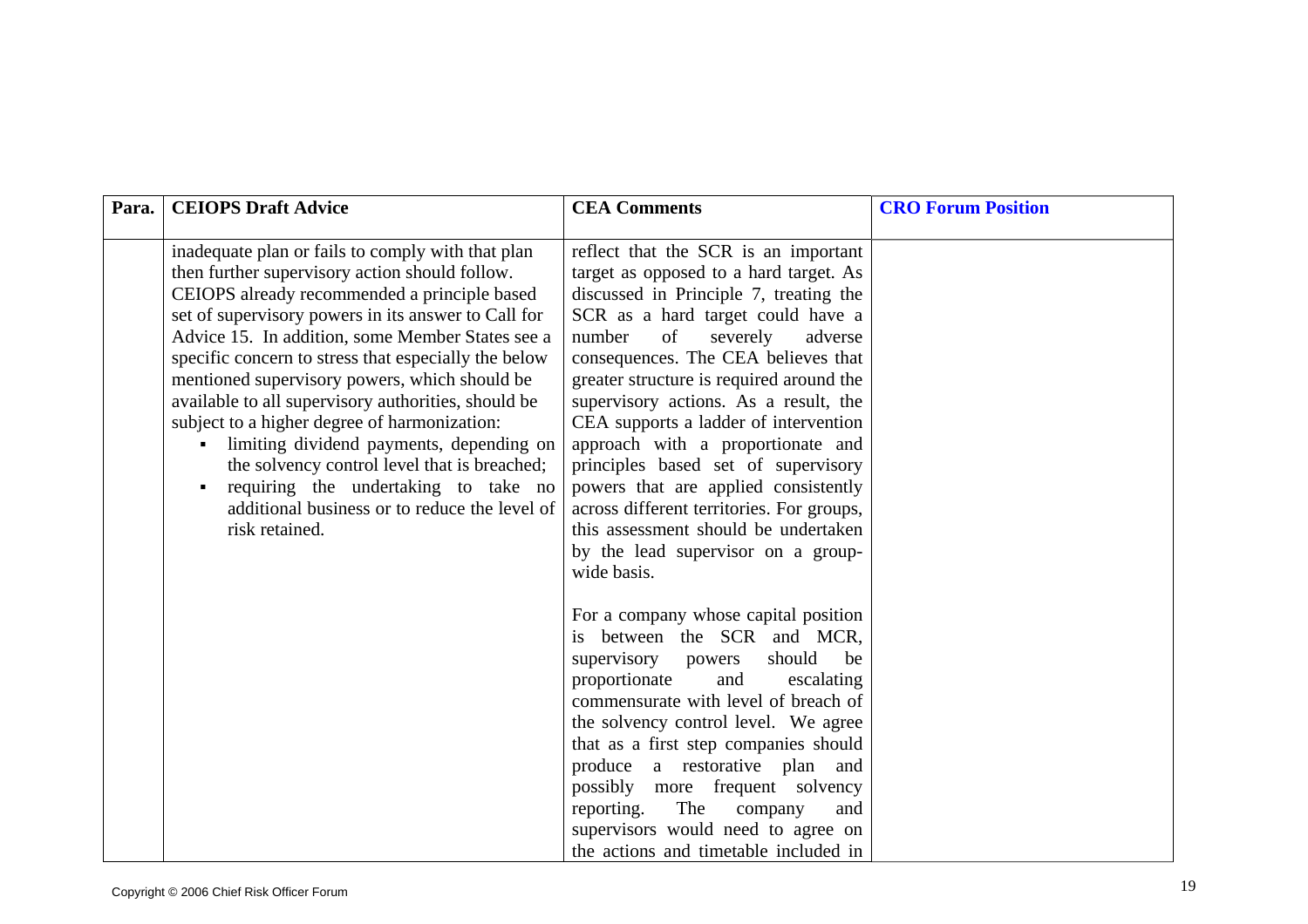| Para. | <b>CEIOPS Draft Advice</b>                                                                                                                                                                                                                                                                                                                                                                                                              | <b>CEA Comments</b>                                                                                                                                                                                                                                                                                                                                                                                                                                                                                                                                                                                                                         | <b>CRO Forum Position</b>                                                                                                                                                                                                                                                 |
|-------|-----------------------------------------------------------------------------------------------------------------------------------------------------------------------------------------------------------------------------------------------------------------------------------------------------------------------------------------------------------------------------------------------------------------------------------------|---------------------------------------------------------------------------------------------------------------------------------------------------------------------------------------------------------------------------------------------------------------------------------------------------------------------------------------------------------------------------------------------------------------------------------------------------------------------------------------------------------------------------------------------------------------------------------------------------------------------------------------------|---------------------------------------------------------------------------------------------------------------------------------------------------------------------------------------------------------------------------------------------------------------------------|
|       |                                                                                                                                                                                                                                                                                                                                                                                                                                         | such a plan.<br>Supervisory intervention may also<br>depend<br>the<br>specific<br>upon<br>circumstances of the company and<br>conditions.<br>general<br>economic<br>Insurance companies operate in a<br>volatile environment and it should be<br>recognised that from time to time well<br>run companies may dip below the<br>SCR. It is therefore important that the<br>SCR is not treated as a hard target as<br>would<br>this<br>result<br>in<br>severe<br>consequences (See principle 7). A<br>degree of flexibility is therefore<br>required, with a principle based<br>approach to intervention being most<br>likely to achieve this. |                                                                                                                                                                                                                                                                           |
| 46    | Breach of the MCR<br>When the available solvency capital does not meet<br>the MCR and is not rapidly restored, the<br>supervisory authorities should have the power to<br>take any measures necessary in order to protect<br>policyholders' interests. In its answer to Call for<br>Advice 15 CEIOPS already recommended a rules-<br>based set of supervisory powers. A special need<br>for a higher degree of harmonisation is seen by | ladder<br>The CEA supports a<br>of<br>intervention<br>with<br>approach,<br>a<br>proportionate level of power<br>to<br>intervene. The CEA views the SCR as<br>an important target level of capital and<br>recognises that having insufficient<br>capital to cover the MCR is a more<br>serious situation with more severe<br>supervisory consequences.                                                                                                                                                                                                                                                                                       | We agree with the CEA's comments.<br>We also recommend that the use of<br>risk mitigation instruments be an<br>explicit part of the ladder of<br>intervention and that the MCR be<br>appropriately adjusted in special<br>cases - see our comments under<br>paragraph 31. |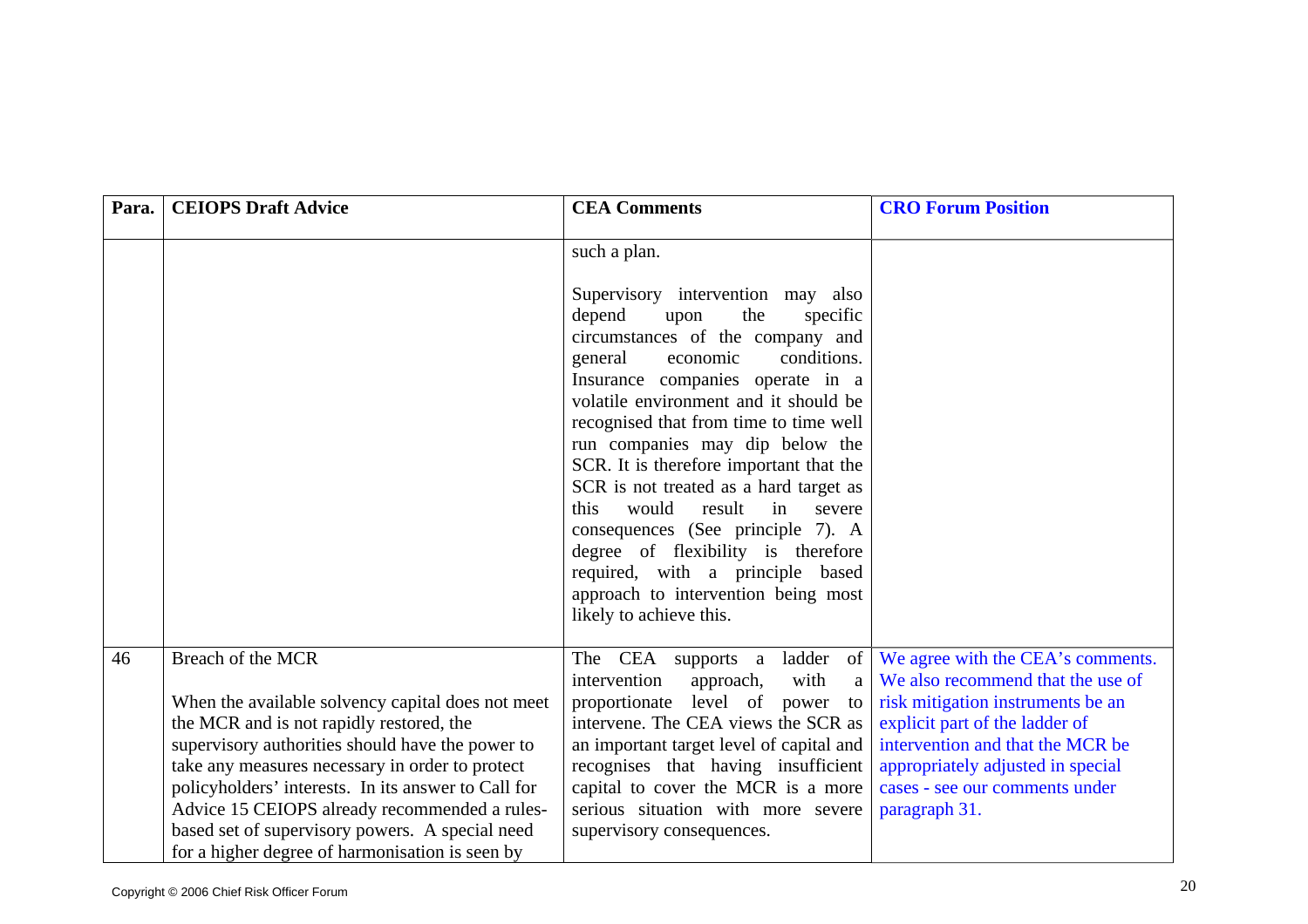| Para. | <b>CEIOPS Draft Advice</b>                                                                                                                                                           | <b>CEA Comments</b>                                                                                                                                                                                                                                                                                                                                                                                                                                                                                                                                                                                                                                                                                                                                                                                                                                                                                                                                                                                                                                                     | <b>CRO Forum Position</b> |
|-------|--------------------------------------------------------------------------------------------------------------------------------------------------------------------------------------|-------------------------------------------------------------------------------------------------------------------------------------------------------------------------------------------------------------------------------------------------------------------------------------------------------------------------------------------------------------------------------------------------------------------------------------------------------------------------------------------------------------------------------------------------------------------------------------------------------------------------------------------------------------------------------------------------------------------------------------------------------------------------------------------------------------------------------------------------------------------------------------------------------------------------------------------------------------------------------------------------------------------------------------------------------------------------|---------------------------|
|       | supervisory authorities for the measures:<br>prohibiting new business, appointing a special<br>commissioner, withdrawing the licences, ordering<br>winding up or petitioning for it. | Before taking any supervisory action,<br>supervisors should recognise any<br>mitigating circumstances, for example<br>support from other companies within<br>the group. The extent of the<br>supervisory power to intervene should<br>be based on the company's position<br>after any mitigating action has been<br>taken. For example, if a company in a<br>Group were to fail to cover its MCR<br>and capital was injected into the<br>company to rectify this, then the<br>supervisor's power to intervene should<br>be consistent with the capital position<br>after the injection and not before it.<br>Finally it should be recognised that it<br>may not necessarily be in the interest<br>of stakeholders for supervisors to<br>automatically<br>trigger<br>ultimate<br>supervisory intervention on the breach<br>of the MCR. Individual circumstances<br>should be taken into account.<br>Once a company has restored its<br>position above the MCR, we would<br>expect that the available supervisory<br>powers will be consistent with this<br>new position. |                           |